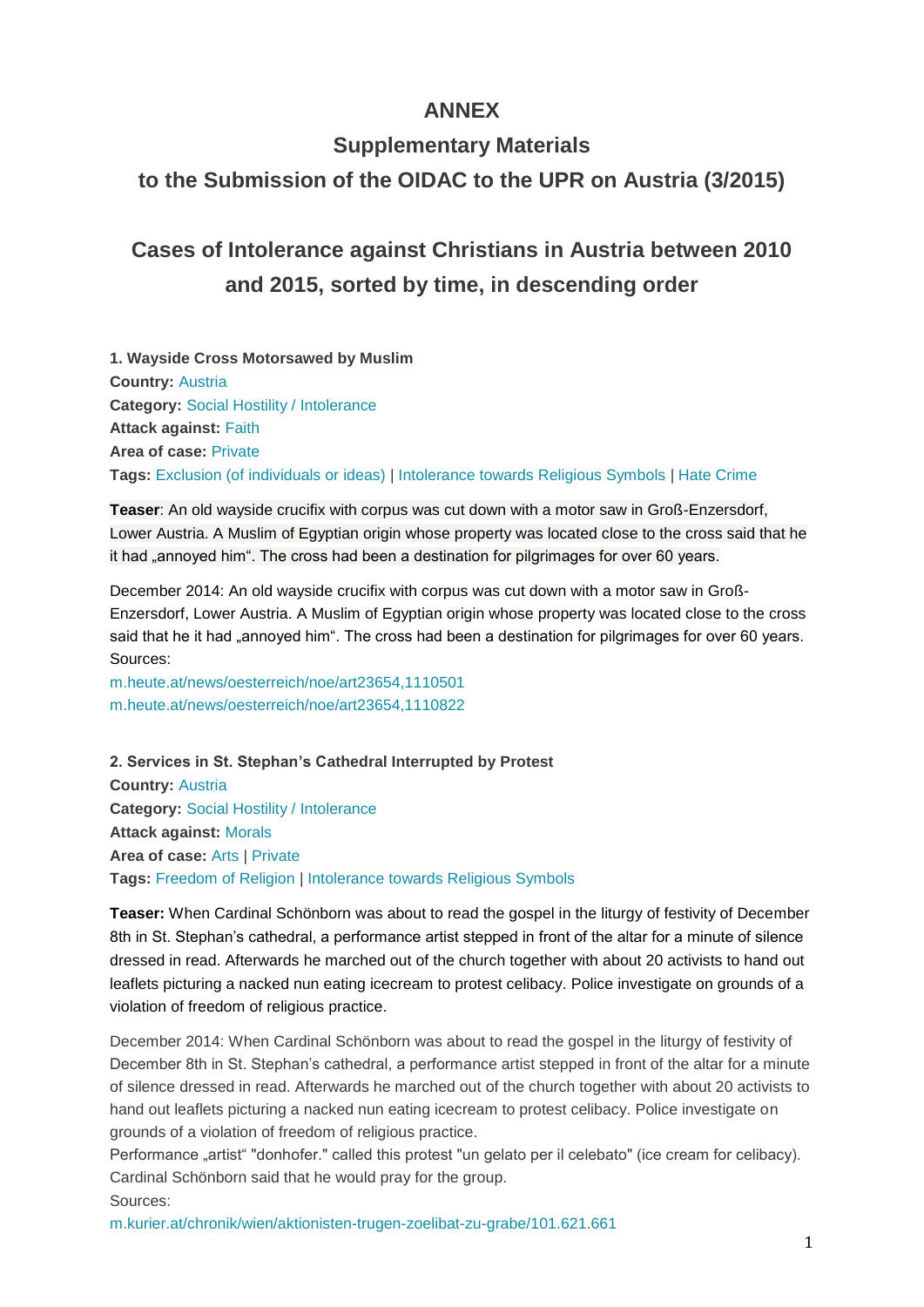#### [religion.orf.at/stories/2683632/](http://religion.orf.at/stories/2683632/)

**3. Threat to Christians in Graffiti in Vienna Country:** [Austria](http://www.intoleranceagainstchristians.eu/case.html?user_extmininews_pi1%5Bcountryid%5D=2) **Category:** [Social Hostility / Intolerance](http://www.intoleranceagainstchristians.eu/case.html?user_extmininews_pi1%5Bfiltertype%5D=0&user_extmininews_pi1%5Bfilteruid%5D=1) **Attack against:** [Faith](http://www.intoleranceagainstchristians.eu/case.html?user_extmininews_pi1%5Bfiltertype%5D=1&user_extmininews_pi1%5Bfilteruid%5D=1) **Area of case:** [Private](http://www.intoleranceagainstchristians.eu/case.html?user_extmininews_pi1%5Bfiltertype%5D=2&user_extmininews_pi1%5Bfilteruid%5D=2) **Tags:** [Insult or Incitement](http://www.intoleranceagainstchristians.eu/case.html?user_extmininews_pi1%5Bfiltertype%5D=3&user_extmininews_pi1%5Bfilteruid%5D=15) | [Hate Incident](http://www.intoleranceagainstchristians.eu/case.html?user_extmininews_pi1%5Bfiltertype%5D=3&user_extmininews_pi1%5Bfilteruid%5D=13)

Teaser: A graffiti on the ground on a popular walkers' and bikers' promenade outside Augarten park reads: "Occupy all churches. We will rise." (Besetzt alle Kirchen. We will rise." This is an outright threat to Christians in Vienna

October 2014: A graffiti on the ground on a popular walkers' and bikers' promenade outside Augarten park reads: "Occupy all churches. We will rise." (Besetzt alle Kirchen. We will rise." This is an outright threat to Christians in Vienna.

**4. Vandalism and Death Threats at Church in Leoben Country:** [Austria](http://www.intoleranceagainstchristians.eu/case.html?user_extmininews_pi1%5Bcountryid%5D=2) **Category:** [Social Hostility / Intolerance](http://www.intoleranceagainstchristians.eu/case.html?user_extmininews_pi1%5Bfiltertype%5D=0&user_extmininews_pi1%5Bfilteruid%5D=1) **Attack against:** [Faith](http://www.intoleranceagainstchristians.eu/case.html?user_extmininews_pi1%5Bfiltertype%5D=1&user_extmininews_pi1%5Bfilteruid%5D=1) **Area of case:** [Private](http://www.intoleranceagainstchristians.eu/case.html?user_extmininews_pi1%5Bfiltertype%5D=2&user_extmininews_pi1%5Bfilteruid%5D=2) **Tags:** [Insult or Incitement](http://www.intoleranceagainstchristians.eu/case.html?user_extmininews_pi1%5Bfiltertype%5D=3&user_extmininews_pi1%5Bfilteruid%5D=15) | [Vandalism \(form of hate crime\)](http://www.intoleranceagainstchristians.eu/case.html?user_extmininews_pi1%5Bfiltertype%5D=3&user_extmininews_pi1%5Bfilteruid%5D=20) | [Hate Crime](http://www.intoleranceagainstchristians.eu/case.html?user_extmininews_pi1%5Bfiltertype%5D=3&user_extmininews_pi1%5Bfilteruid%5D=14)

**Teaser:** The Stadtpfarrkirche, the main city parish church, of Leoben was vandalised and damaged in the afternoon of Tuesday, Sept. 2nd. The perpetrators ripped apart paintings, and destroyed crosses and candle holders. The altar was displaced despites its heavy weight, and on the altar cross the writing "death to priests" was smeared. The parish priest was also personally threatened with the smeared words "Priest go home, otherwise we will burn down your church." A woman was identified a few days later who claims that voices told her to vandalize the church.

September 2014: The Stadtpfarrkirche, the main city parish church, of Leoben was vandalised and damaged in the afternoon of Tuesday, Sept. 2nd. The perpetrators ripped apart paintings, and destroyed crosses and candle holders. The altar was displaced despites its heavy weight, and on the altar cross the writing "death to priests" was smeared. The parish priest was also personally threatened with the smeared words "Priest go home, otherwise we will burn down your church." A woman was identified a few days later who claims that voices told her to vandalize the church. Sources:

APA, 3.9.2014

[www.tt.com/panorama/verbrechen/8933156-91/vandalen-wüteten-in-leobener-stadtpfarrkriche.csp](http://www.tt.com/panorama/verbrechen/8933156-91/vandalen-w%C3%BCteten-in-leobener-stadtpfarrkriche.csp) [derstandard.at/2000005113719/Stadtpfarrkirche-in-Leoben-verwuestet](http://derstandard.at/2000005113719/Stadtpfarrkirche-in-Leoben-verwuestet)

**5. Vandalism of a Statue of Christ in Krems Country:** [Austria](http://www.intoleranceagainstchristians.eu/case.html?user_extmininews_pi1%5Bcountryid%5D=2) **Category:** [Social Hostility / Intolerance](http://www.intoleranceagainstchristians.eu/case.html?user_extmininews_pi1%5Bfiltertype%5D=0&user_extmininews_pi1%5Bfilteruid%5D=1) **Attack against:** [Faith](http://www.intoleranceagainstchristians.eu/case.html?user_extmininews_pi1%5Bfiltertype%5D=1&user_extmininews_pi1%5Bfilteruid%5D=1) **Area of case:** [Private](http://www.intoleranceagainstchristians.eu/case.html?user_extmininews_pi1%5Bfiltertype%5D=2&user_extmininews_pi1%5Bfilteruid%5D=2) **Tags:** [Vandalism \(form of hate crime\)](http://www.intoleranceagainstchristians.eu/case.html?user_extmininews_pi1%5Bfiltertype%5D=3&user_extmininews_pi1%5Bfilteruid%5D=20)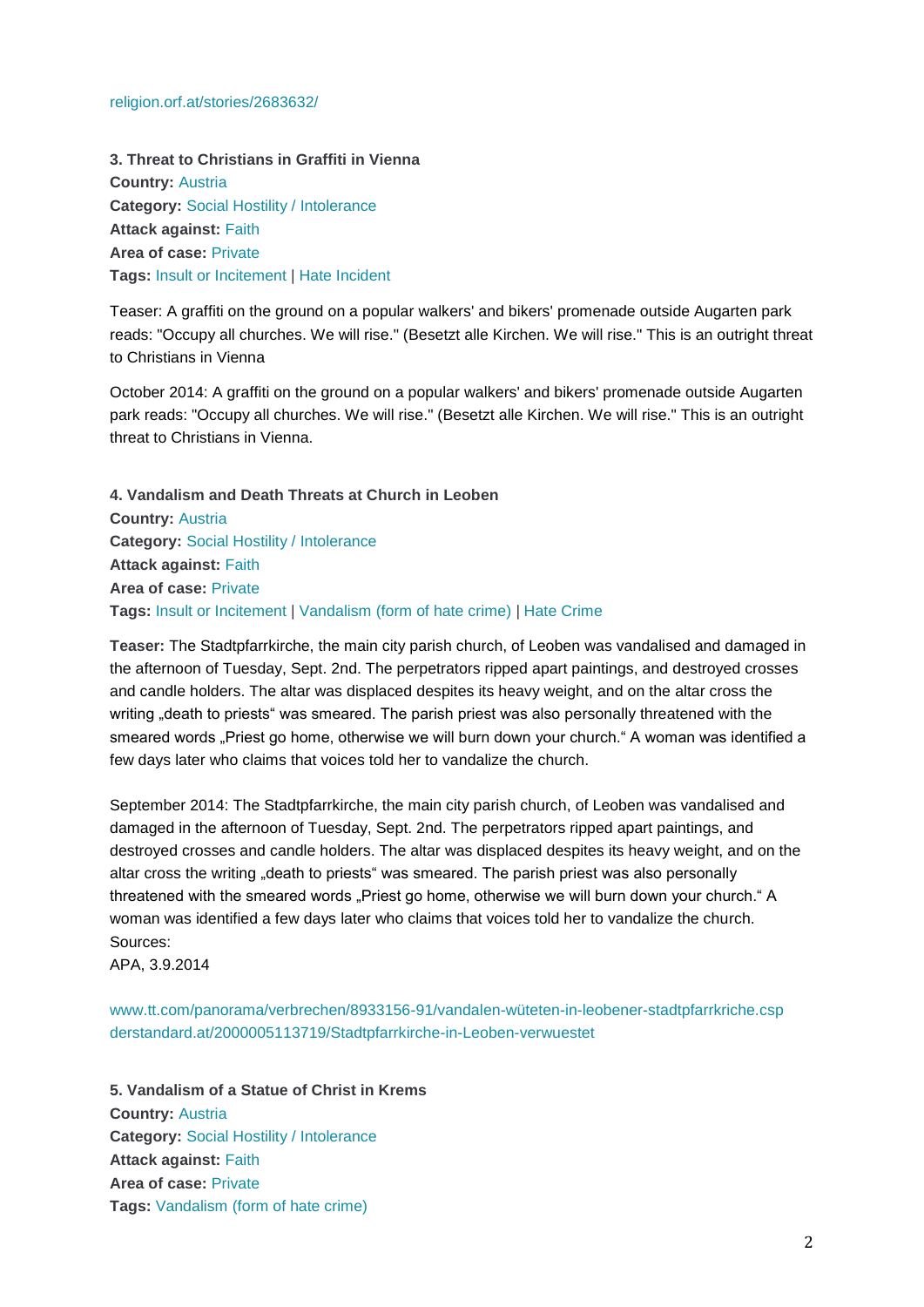Teaser: An unidentified vandal destroyed a Calvary statue of Christ on the Mount of Olives of 200 kg weight in the Piaristen church in Krems. The damage amounts to 5.000 Euro. A similar act of vandalism took place 9 years ago, when a vandal was caught and condemned by court. August 2014: An unidentified vandal destroyed a Calvary statue of Christ on the Mount of Olives of 200 kg weight in the Piaristen church in Krems. The damage amounts to 5.000 Euro. A similar act of vandalism took place 9 years ago, when a vandal was caught and condemned by court. Source:

[www.noen.at/nachrichten/lokales/aktuell/krems/top-Christusfigur-erneut-schwer](http://www.noen.at/nachrichten/lokales/aktuell/krems/top-Christusfigur-erneut-schwer-beschaedigt;art2512,564221)[beschaedigt;art2512,564221](http://www.noen.at/nachrichten/lokales/aktuell/krems/top-Christusfigur-erneut-schwer-beschaedigt;art2512,564221)

**6. Left Wing Activists Block Registered Pro-Family Demonstration in Vienna Country:** [Austria](http://www.intoleranceagainstchristians.eu/case.html?user_extmininews_pi1%5Bcountryid%5D=2) **Category:** [Social Hostility / Intolerance](http://www.intoleranceagainstchristians.eu/case.html?user_extmininews_pi1%5Bfiltertype%5D=0&user_extmininews_pi1%5Bfilteruid%5D=1) **Attack against:** [Morals](http://www.intoleranceagainstchristians.eu/case.html?user_extmininews_pi1%5Bfiltertype%5D=1&user_extmininews_pi1%5Bfilteruid%5D=2) **Area of case:** [Private](http://www.intoleranceagainstchristians.eu/case.html?user_extmininews_pi1%5Bfiltertype%5D=2&user_extmininews_pi1%5Bfilteruid%5D=2) **Tags:** [Exclusion \(of individuals or ideas\)](http://www.intoleranceagainstchristians.eu/case.html?user_extmininews_pi1%5Bfiltertype%5D=3&user_extmininews_pi1%5Bfilteruid%5D=23) | [Freedom of Association and Assembly](http://www.intoleranceagainstchristians.eu/case.html?user_extmininews_pi1%5Bfiltertype%5D=3&user_extmininews_pi1%5Bfilteruid%5D=21) | [Hate Incident](http://www.intoleranceagainstchristians.eu/case.html?user_extmininews_pi1%5Bfiltertype%5D=3&user_extmininews_pi1%5Bfilteruid%5D=13)

Teaser: On June 14th, approximately 200 left wing activists hindered a pro-family demonstration of about 50 Christians to proceed on the registered route. After the police unsuccessfully tried to persuade the left wing activists to leave, they took their names. Five activists who refused to show their ID were briefly arrested.

June 2014: On June 14th, approximately 200 left wing activists hindered a pro-family demonstration of about 50 Christians to proceed on the registered route. After the police unsuccessfully tried to persuade the left wing activists to leave, they took their names. Five activists who refused to show their ID were briefly arrested.

Sources:

[mobil.diestandard.at/2000002034297/Wirbel-um-Anti-Abtreibungs-Demo-in-Wien](http://mobil.diestandard.at/2000002034297/Wirbel-um-Anti-Abtreibungs-Demo-in-Wien?dst=t.co)

[www.slp.at/artikel/gewalt%C3%A4tige-rechtsextreme-und-katholische-fundamentalisten-beim-marsch](http://www.slp.at/artikel/gewalt%C3%A4tige-rechtsextreme-und-katholische-fundamentalisten-beim-marsch-f%C3%BCr-die-familie-5854)[f%C3%BCr-die-familie-5854](http://www.slp.at/artikel/gewalt%C3%A4tige-rechtsextreme-und-katholische-fundamentalisten-beim-marsch-f%C3%BCr-die-familie-5854)

**7. Karlskirche Vandalised in Vienna Country:** [Austria](http://www.intoleranceagainstchristians.eu/case.html?user_extmininews_pi1%5Bcountryid%5D=2) **Category:** [Social Hostility / Intolerance](http://www.intoleranceagainstchristians.eu/case.html?user_extmininews_pi1%5Bfiltertype%5D=0&user_extmininews_pi1%5Bfilteruid%5D=1) **Attack against:** [Faith](http://www.intoleranceagainstchristians.eu/case.html?user_extmininews_pi1%5Bfiltertype%5D=1&user_extmininews_pi1%5Bfilteruid%5D=1) **Area of case:** [Private](http://www.intoleranceagainstchristians.eu/case.html?user_extmininews_pi1%5Bfiltertype%5D=2&user_extmininews_pi1%5Bfilteruid%5D=2) **Tags:** [Vandalism \(form of hate crime\)](http://www.intoleranceagainstchristians.eu/case.html?user_extmininews_pi1%5Bfiltertype%5D=3&user_extmininews_pi1%5Bfilteruid%5D=20)

Teaser: During the night from Friday to Saturday unknown perpetrators vandalised the world famous Karlskirche in Vienna's fourth district. The perpetrators threw several bags of paint on the stonework and some statues in front of the church. Also the words "on repression follows resistance" were smeared on the walls. The police suspect several perpetrators. The incident was noticed Saturday morning. The damage is severe.

May 2014: During the night from Friday to Saturday unknown perpetrators vandalised the world famous Karlskirche in Vienna's fourth district. The perpetrators threw several bags of paint on the stonework and some statues in front of the church. Also the words "on repression follows resistance"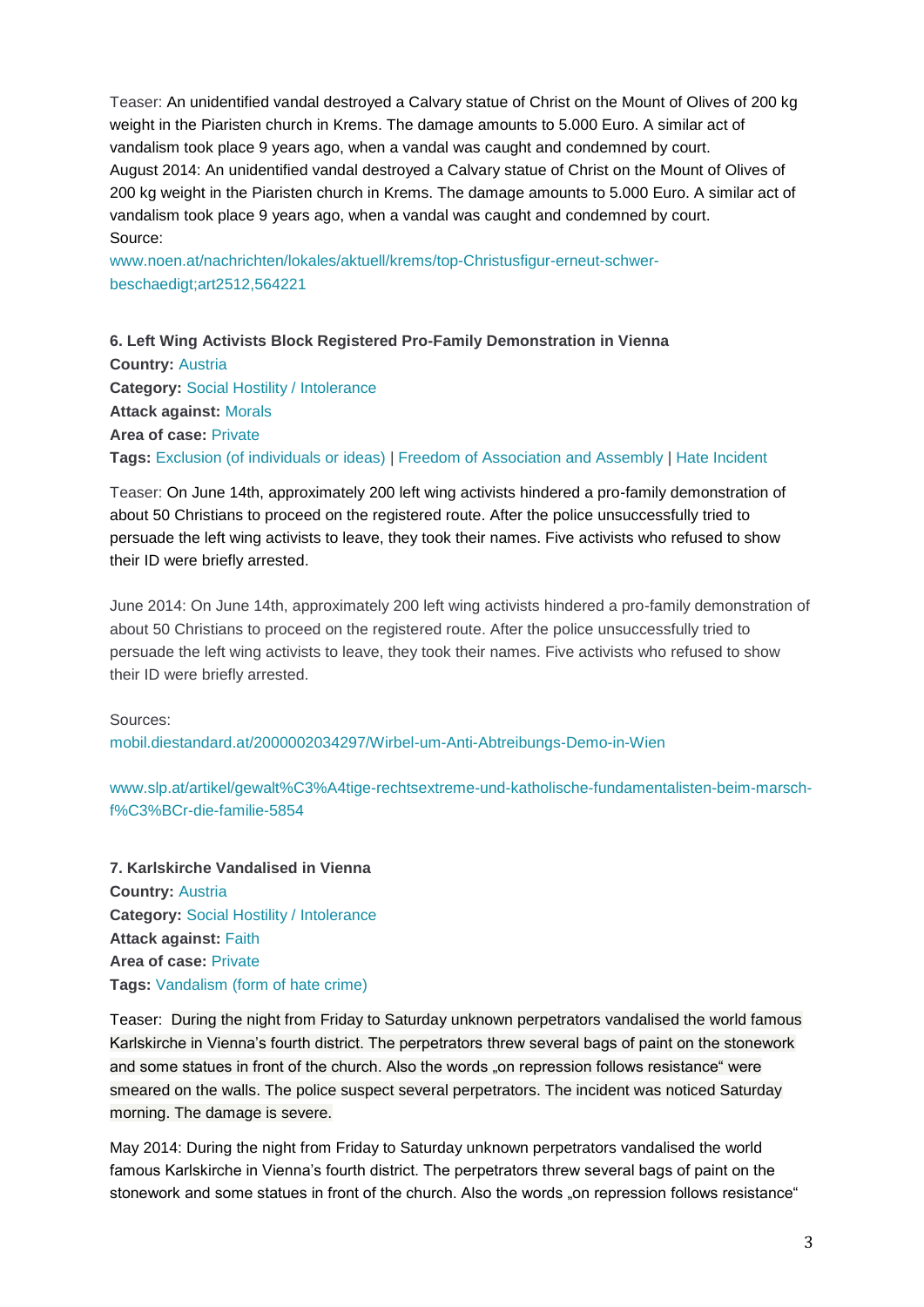were smeared on the walls. The police suspect several perpetrators. The incident was noticed Saturday morning. The damage is severe. Source: [wien.orf.at/news/stories/2645304/](http://wien.orf.at/news/stories/2645304/)

**8. Arson Attack on Church in Vorarlberg Country:** [Austria](http://www.intoleranceagainstchristians.eu/case.html?user_extmininews_pi1%5Bcountryid%5D=2) **Category:** Social [Hostility / Intolerance](http://www.intoleranceagainstchristians.eu/case.html?user_extmininews_pi1%5Bfiltertype%5D=0&user_extmininews_pi1%5Bfilteruid%5D=1) **Attack against:** [Faith](http://www.intoleranceagainstchristians.eu/case.html?user_extmininews_pi1%5Bfiltertype%5D=1&user_extmininews_pi1%5Bfilteruid%5D=1) **Area of case:** [Private](http://www.intoleranceagainstchristians.eu/case.html?user_extmininews_pi1%5Bfiltertype%5D=2&user_extmininews_pi1%5Bfilteruid%5D=2) **Tags:** [Vandalism \(form of hate crime\)](http://www.intoleranceagainstchristians.eu/case.html?user_extmininews_pi1%5Bfiltertype%5D=3&user_extmininews_pi1%5Bfilteruid%5D=20)

Teaser: Unknown offenders started a fire at the entrance of the church in Vorarlberg. At 1:20 am people walking by discovered the flames and were able to extinguish the fire, but the two 52 year-old women had to be brought to the hospital as a precautionary measure. There were suspected injuries of smoke inhalation, however, they were soon discharged.

May 2014: Unknown offenders started a fire at the entrance of the church in Vorarlberg. At 1:20 am people walking by discovered the flames and were able to extinguish the fire, but the two 52 year-old women had to be brought to the hospital as a precautionary measure. There were suspected injuries of smoke inhalation, however, they were soon discharged.

Damage occurred to the church door, walls, a wooden cross and some of the interior. After some cleaning, Sunday mass was still held in the church. The police discovered a 10 liter container which had probably held either diesel or petrol.

Source: [vorarlberg.orf.at/news/stories/2645288/](http://vorarlberg.orf.at/news/stories/2645288/)

**9. Religious Statues Broken in the District of Linz-Land Country:** [Austria](http://www.intoleranceagainstchristians.eu/case.html?user_extmininews_pi1%5Bcountryid%5D=2) **Category:** [Social Hostility / Intolerance](http://www.intoleranceagainstchristians.eu/case.html?user_extmininews_pi1%5Bfiltertype%5D=0&user_extmininews_pi1%5Bfilteruid%5D=1) **Attack against:** [Faith](http://www.intoleranceagainstchristians.eu/case.html?user_extmininews_pi1%5Bfiltertype%5D=1&user_extmininews_pi1%5Bfilteruid%5D=1) **Area of case:** [Private](http://www.intoleranceagainstchristians.eu/case.html?user_extmininews_pi1%5Bfiltertype%5D=2&user_extmininews_pi1%5Bfilteruid%5D=2) **Tags:** [Vandalism \(form of hate crime\)](http://www.intoleranceagainstchristians.eu/case.html?user_extmininews_pi1%5Bfiltertype%5D=3&user_extmininews_pi1%5Bfilteruid%5D=20)

Teaser: Two saint statues were damaged between Friday, March 28th and Thursday, April 3rd. The statues had been located in a niche in front of the church of Hofkirchen im Traunkreis in the district of Linz-Land. The amount of damages was not officially known. The police have undertaken an investigation and are requesting leads in order to find the culprit(s).

April 2014: Two saint statues were damaged between Friday, March 28th and Thursday, April 3rd. The statues had been located in a niche in front of the church of Hofkirchen im Traunkreis in the district of Linz-Land. The amount of damages was not officially known. The police have undertaken an investigation and are requesting leads in order to find the culprit(s). Source:

Austrian Press Agency

**10. Four Churches in Vienna Heavily Vandalised Country:** [Austria](http://www.intoleranceagainstchristians.eu/case.html?user_extmininews_pi1%5Bcountryid%5D=2) **Category:** [Social Hostility / Intolerance](http://www.intoleranceagainstchristians.eu/case.html?user_extmininews_pi1%5Bfiltertype%5D=0&user_extmininews_pi1%5Bfilteruid%5D=1)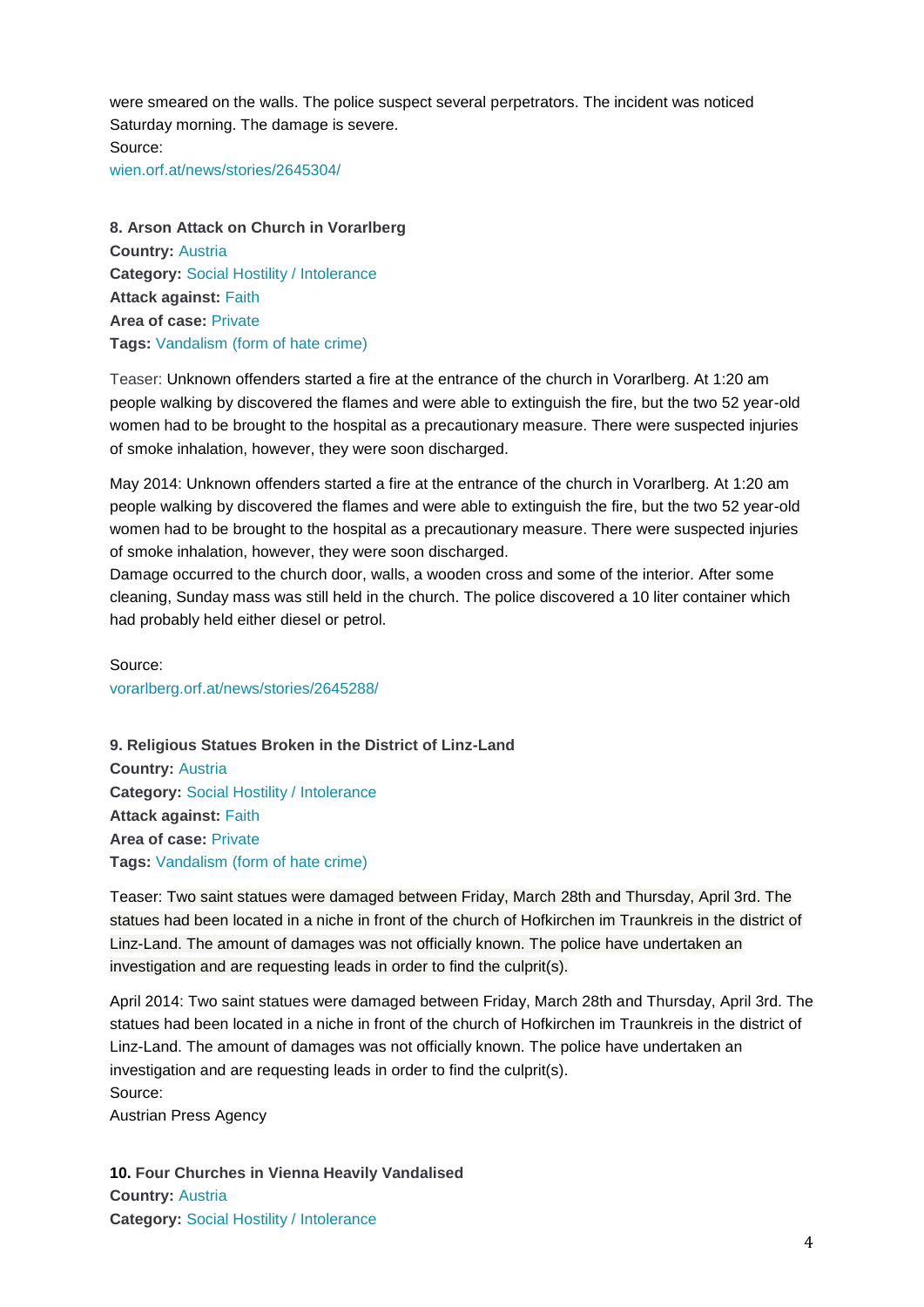## **Attack against:** [Faith](http://www.intoleranceagainstchristians.eu/case.html?user_extmininews_pi1%5Bfiltertype%5D=1&user_extmininews_pi1%5Bfilteruid%5D=1) **Area of case:** [Private](http://www.intoleranceagainstchristians.eu/case.html?user_extmininews_pi1%5Bfiltertype%5D=2&user_extmininews_pi1%5Bfilteruid%5D=2) **Tags:** [Intolerance towards Religious Symbols](http://www.intoleranceagainstchristians.eu/case.html?user_extmininews_pi1%5Bfiltertype%5D=3&user_extmininews_pi1%5Bfilteruid%5D=8) | [Vandalism \(form of hate crime\)](http://www.intoleranceagainstchristians.eu/case.html?user_extmininews_pi1%5Bfiltertype%5D=3&user_extmininews_pi1%5Bfilteruid%5D=20)

Teaser: On Saturday, March 29th, St. Stephen's cathedral, the parish church of Breitenfeld (Josefstadt), the parish church of Neuottakring (Ottakring) as well as the Lazaristenkirche (Neubau) were vandalised. The spokesperson of the diocese said the attacks have never before been so hard

March 2014: On Saturday, March 29th, St. Stephen's cathedral, the parish church of Breitenfeld (Josefstadt), the parish church of Neuottakring (Ottakring) as well as the Lazaristenkirche (Neubau) were vandalised. The spokesperson of the diocese said the attacks have never before been so hard. In the parish church of Breitenfeld, four statues were knocked over and thereby destroyed. A part of the baptismal fountain was demolished. In the Lazaristenkirche, the perpetrator/s smashed almost all statutes, tore down the corpus of a wooden crucifix and broke its arms. The fingers of the solid stone statue of St. Vincent were broken off.

In the cathedral of St. Stephen's, a 37-year-old man was caught knocking over and thereby demolishing the statue of St. Jude. Before he could tear done the image of the Sacred Heart of Jesus, bystanders stopped and held him until police arrived. The perpetrator was calling the faithful "marionettes".

Independent journalist Andreas Unterberger reported that he uttered Islamist motivations and that his name was Ibrahim. Nonetheless, the police released the man saying that he was psychologically deranged and that there was no reason to keep him in custody.

Sources and further information:

<http://wien.orf.at/news/stories/2639059/> [www.andreas-unterberger.at/2014/03/der-schwerste-antikirchliche-vandalismus-der-nachkriegszeit](http://www.andreas-unterberger.at/2014/03/der-schwerste-antikirchliche-vandalismus-der-nachkriegszeit-aber-bischoefe-und-politik-schweigen/?utm_source=twitterfeed&utm_medium=twitter#sthash.DMD31rXZ.dpuf)[aber-bischoefe-und-politik-schweigen/](http://www.andreas-unterberger.at/2014/03/der-schwerste-antikirchliche-vandalismus-der-nachkriegszeit-aber-bischoefe-und-politik-schweigen/?utm_source=twitterfeed&utm_medium=twitter#sthash.DMD31rXZ.dpuf)

**11. Political Slogans Spraypainted on Catholic Church Building**

**Country:** [Austria](http://www.intoleranceagainstchristians.eu/case.html?user_extmininews_pi1%5Bcountryid%5D=2) **Category:** [Social Hostility / Intolerance](http://www.intoleranceagainstchristians.eu/case.html?user_extmininews_pi1%5Bfiltertype%5D=0&user_extmininews_pi1%5Bfilteruid%5D=1) **Area of case:** [Private](http://www.intoleranceagainstchristians.eu/case.html?user_extmininews_pi1%5Bfiltertype%5D=2&user_extmininews_pi1%5Bfilteruid%5D=2) **Tags:** [Vandalism \(form of hate crime\)](http://www.intoleranceagainstchristians.eu/case.html?user_extmininews_pi1%5Bfiltertype%5D=3&user_extmininews_pi1%5Bfilteruid%5D=20)

Teaser: Unknown perpetrators spray painted the famous Vienna church "Votivkirche" with political slogans such as "Refugees Welcome?". This is particularly strange as the parish priest and the archdiocese of Vienna did not ask the police to end a months-long occupation of the church by refugees.

November 2013: Unknown perpetrators spray painted the famous Vienna church "Votivkirche" with political slogans such as "Refugees Welcome?". This is particularly strange as the parish priest and the archdiocese of Vienna did not ask the police to end a months-long occupation of the church by refugees.

The occupation was ended when Church representatives found alternative lodging for the refugees. Source:

[orf.at](http://orf.at/#/stories/2207714/)

**12. Church in Vienna Vandalised Country:** [Austria](http://www.intoleranceagainstchristians.eu/case.html?user_extmininews_pi1%5Bcountryid%5D=2) **Category:** [Social Hostility / Intolerance](http://www.intoleranceagainstchristians.eu/case.html?user_extmininews_pi1%5Bfiltertype%5D=0&user_extmininews_pi1%5Bfilteruid%5D=1) **Attack against:** [Faith](http://www.intoleranceagainstchristians.eu/case.html?user_extmininews_pi1%5Bfiltertype%5D=1&user_extmininews_pi1%5Bfilteruid%5D=1)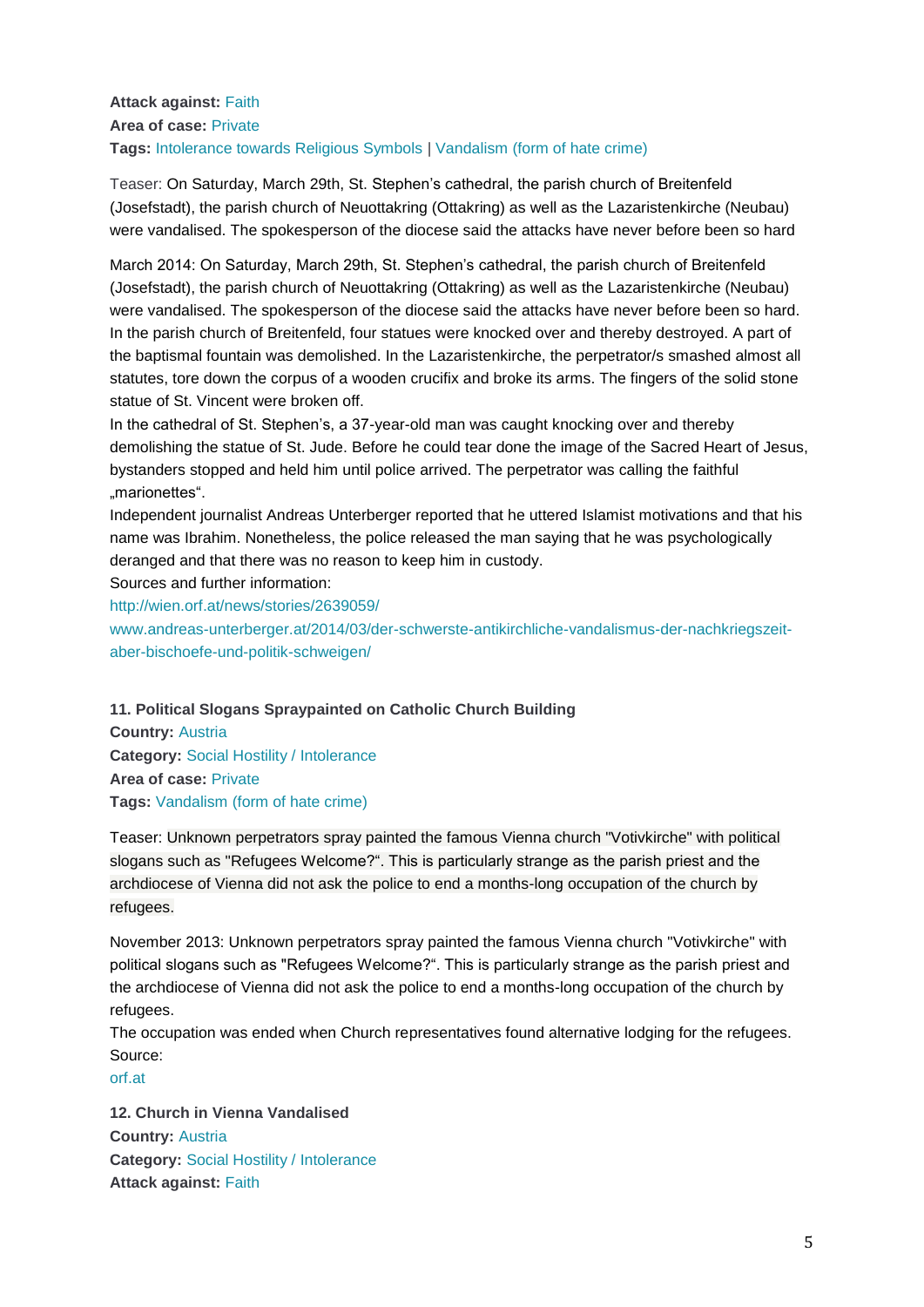## **Area of case:** [Private](http://www.intoleranceagainstchristians.eu/case.html?user_extmininews_pi1%5Bfiltertype%5D=2&user_extmininews_pi1%5Bfilteruid%5D=2) **Tags:** [Vandalism \(form of hate crime\)](http://www.intoleranceagainstchristians.eu/case.html?user_extmininews_pi1%5Bfiltertype%5D=3&user_extmininews_pi1%5Bfilteruid%5D=20)

Teaser: In the church Our Lady of the Martyrs in Vienna's 15th district, candle holders were stolen and a cross was vandalised.

November 2013: In the church Our Lady of the Martyrs in Vienna's 15th district, candle holders were stolen and a cross was vandalised. Source: known to Observatory.

# **13. Crucified Chicken Hurts Feelings of Believers**

**Country:** [Austria](http://www.intoleranceagainstchristians.eu/case.html?user_extmininews_pi1%5Bcountryid%5D=2) **Category:** [Social Hostility / Intolerance](http://www.intoleranceagainstchristians.eu/case.html?user_extmininews_pi1%5Bfiltertype%5D=0&user_extmininews_pi1%5Bfilteruid%5D=1) **Attack against:** [Faith](http://www.intoleranceagainstchristians.eu/case.html?user_extmininews_pi1%5Bfiltertype%5D=1&user_extmininews_pi1%5Bfilteruid%5D=1) **Area of case:** [Arts](http://www.intoleranceagainstchristians.eu/case.html?user_extmininews_pi1%5Bfiltertype%5D=2&user_extmininews_pi1%5Bfilteruid%5D=6) **Tags:** [Intolerance towards Religious Symbols](http://www.intoleranceagainstchristians.eu/case.html?user_extmininews_pi1%5Bfiltertype%5D=3&user_extmininews_pi1%5Bfilteruid%5D=8)

Teaser: Christians in Austria were hurt by the depiction of a crucified chicken as a work of art by Deborah Sengl. The image was displayed in Wiener Neustadt in the late summer, ironically in a former church building

August 2013: Christians in Austria were hurt by the depiction of a crucified chicken as a work of art by Deborah Sengl. The image was displayed in Wiener Neustadt in the late summer, ironically in a former church building.

While the artist claims is not criticims of the Christian faith but rather a deploration of animal suffering in food production, believers are hurt and very unhappy with the displaying of the image. The intention of the artist might be one or the other, they say, but the fact is that the image is hurtful to Christians. Sources:

Website of artist Deborah Sengl: www.deborahsengl.com [www.katholisches.info/2013/08/06/das-gekreuzigte-huhn-von-deborah-sengl-verachtung-des](http://www.katholisches.info/2013/08/06/das-gekreuzigte-huhn-von-deborah-sengl-verachtung-des-christentums-und-der-kirche-als-kunst/)[christentums-und-der-kirche-als-kunst/](http://www.katholisches.info/2013/08/06/das-gekreuzigte-huhn-von-deborah-sengl-verachtung-des-christentums-und-der-kirche-als-kunst/)

### **14. 34 Anti-Life Activists Arrested for Attacks and Violations of Freedom of Assembly against**

**Praying Christians Country:** [Austria](http://www.intoleranceagainstchristians.eu/case.html?user_extmininews_pi1%5Bcountryid%5D=2) **Category:** [Social Hostility / Intolerance](http://www.intoleranceagainstchristians.eu/case.html?user_extmininews_pi1%5Bfiltertype%5D=0&user_extmininews_pi1%5Bfilteruid%5D=1) **Attack against:** [Morals](http://www.intoleranceagainstchristians.eu/case.html?user_extmininews_pi1%5Bfiltertype%5D=1&user_extmininews_pi1%5Bfilteruid%5D=2) **Area of case:** [Private](http://www.intoleranceagainstchristians.eu/case.html?user_extmininews_pi1%5Bfiltertype%5D=2&user_extmininews_pi1%5Bfilteruid%5D=2) **Tags:** [Freedom of Association and Assembly](http://www.intoleranceagainstchristians.eu/case.html?user_extmininews_pi1%5Bfiltertype%5D=3&user_extmininews_pi1%5Bfilteruid%5D=21) | [Hate Incident](http://www.intoleranceagainstchristians.eu/case.html?user_extmininews_pi1%5Bfiltertype%5D=3&user_extmininews_pi1%5Bfilteruid%5D=13) | [Hate Crime](http://www.intoleranceagainstchristians.eu/case.html?user_extmininews_pi1%5Bfiltertype%5D=3&user_extmininews_pi1%5Bfilteruid%5D=14)

Teaser: A peaceful prayer-manifestation of young Christians in Salzburg was interrupted by aggressive pro-choice activists who blocked streets and insulted the Christian activists. Police officers had to rearrange the walking route of the march and finally arrested 34 pro-choice activists for the violation of freedom of assembly. Two pro-choice activists also attacked a police officer

July 2013: A peaceful prayer-manifestation of young Christians in Salzburg was interrupted by aggressive pro-choice activists who blocked streets and insulted the Christian activists. Police officers had to rearrange the walking route of the march and finally arrested 34 pro-choice activists for the violation of freedom of assembly. Two pro-choice activists also attacked a police officer.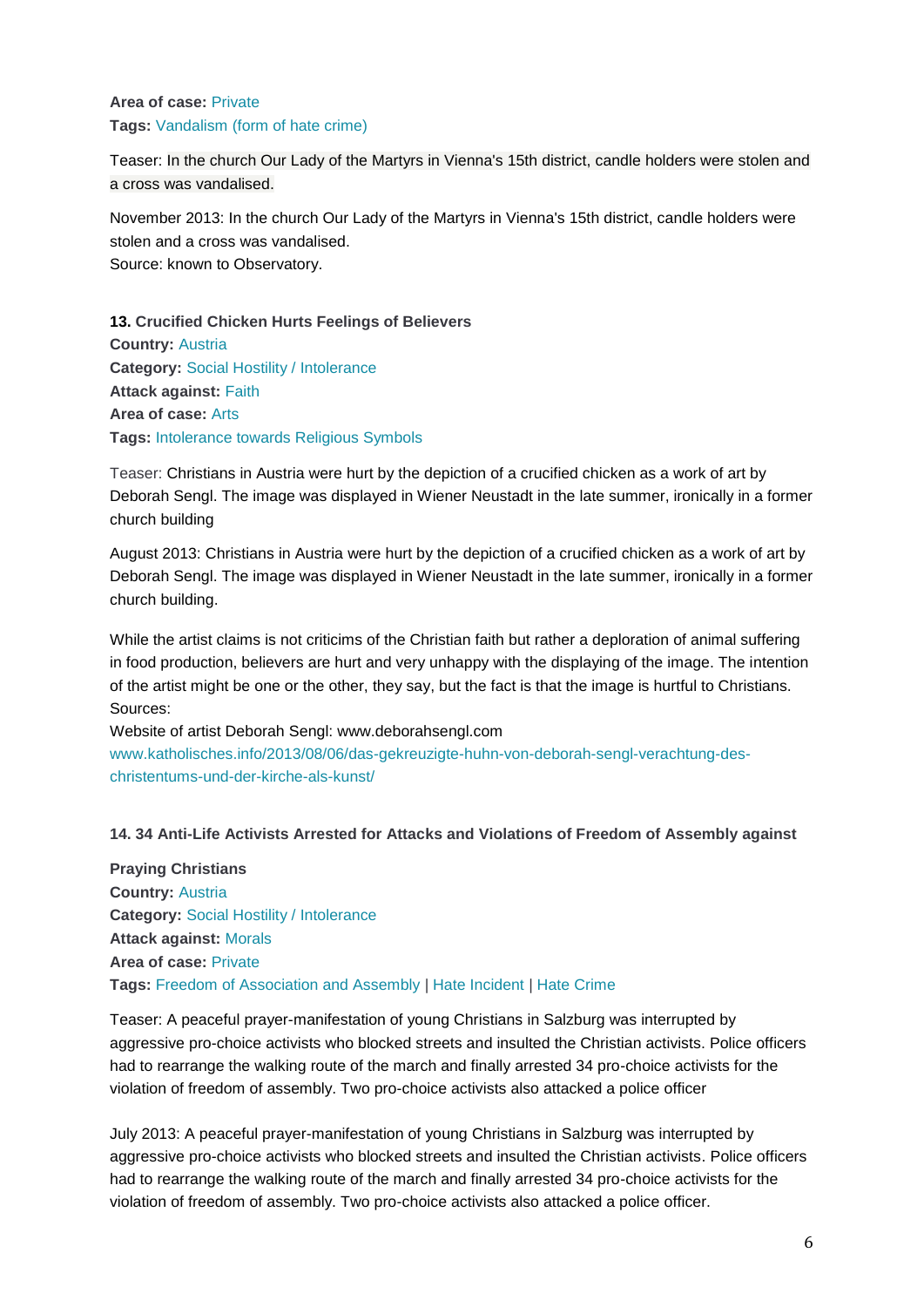Eva Wenzl, press spokesperson of the police in Salzburg, said that most of the arrested activists are known to the authorities due to other violations of rights in demonstrations. Local sources told the Observatory that the pro-choice activists had illegally plastered more than 100 posters in Salzburg in the weeks leading up to the pro life prayer manifestation.

Source: <http://salzburg.orf.at/news/stories/2594803/>

15. **Minister Calls Contribution of Church "Inacceptable and Dispensable" in Public Debate Country:** [Austria](http://www.intoleranceagainstchristians.eu/case.html?user_extmininews_pi1%5Bcountryid%5D=2) **Category:** [Government Restrictions](http://www.intoleranceagainstchristians.eu/case.html?user_extmininews_pi1%5Bfiltertype%5D=0&user_extmininews_pi1%5Bfilteruid%5D=2) **Attack against:** [Faith](http://www.intoleranceagainstchristians.eu/case.html?user_extmininews_pi1%5Bfiltertype%5D=1&user_extmininews_pi1%5Bfilteruid%5D=1) **Area of case:** [Governmental](http://www.intoleranceagainstchristians.eu/case.html?user_extmininews_pi1%5Bfiltertype%5D=2&user_extmininews_pi1%5Bfilteruid%5D=1) | [Political](http://www.intoleranceagainstchristians.eu/case.html?user_extmininews_pi1%5Bfiltertype%5D=2&user_extmininews_pi1%5Bfilteruid%5D=3) **Tags:** [Exclusion \(of individuals or ideas\)](http://www.intoleranceagainstchristians.eu/case.html?user_extmininews_pi1%5Bfiltertype%5D=3&user_extmininews_pi1%5Bfilteruid%5D=23)

Teaser: In the public debate on stepchild adoption for homosexual couples, Mrs. Gabriele Heinisch-Hosek, minister for women's affairs, calls the contribution of the Catholic Church "inacceptable and dispensable". In German: "Die Wortmeldungen aus Kirchenkreisen sind in diesem Zusammenhang inakzeptabel und entbehrlich."

June 2013: In the public debate on stepchild adoption for homosexual couples, Mrs. Gabriele Heinisch-Hosek, minister for women's affairs, calls the contribution of the Catholic Church "inacceptable and dispensable". In German: "Die Wortmeldungen aus Kirchenkreisen sind in diesem Zusammenhang inakzeptabel und entbehrlich." source:

[http://www.ots.at/presseaussendung/OTS\\_20130604\\_OTS0206/heinisch-hosek-stiefkindadoption](http://www.ots.at/presseaussendung/OTS_20130604_OTS0206/heinisch-hosek-stiefkindadoption-fuer-homosexuelle-paare-im-ministerrat-beschlossen)[fuer-homosexuelle-paare-im-ministerrat-beschlossen](http://www.ots.at/presseaussendung/OTS_20130604_OTS0206/heinisch-hosek-stiefkindadoption-fuer-homosexuelle-paare-im-ministerrat-beschlossen)

**16. Monastery Raided by Masked Gunmen Country:** [Austria](http://www.intoleranceagainstchristians.eu/case.html?user_extmininews_pi1%5Bcountryid%5D=2) **Category:** [Social Hostility / Intolerance](http://www.intoleranceagainstchristians.eu/case.html?user_extmininews_pi1%5Bfiltertype%5D=0&user_extmininews_pi1%5Bfilteruid%5D=1) **Attack against:** [Faith](http://www.intoleranceagainstchristians.eu/case.html?user_extmininews_pi1%5Bfiltertype%5D=1&user_extmininews_pi1%5Bfilteruid%5D=1)

**Area of case:** [Private](http://www.intoleranceagainstchristians.eu/case.html?user_extmininews_pi1%5Bfiltertype%5D=2&user_extmininews_pi1%5Bfilteruid%5D=2) **Tags:** [Hate Crime](http://www.intoleranceagainstchristians.eu/case.html?user_extmininews_pi1%5Bfiltertype%5D=3&user_extmininews_pi1%5Bfilteruid%5D=14)

Teaser: The Salvatorian monastery of Hörbranz in the Austrian federal state of Vorarlberg was raided by masked gunmen. A monk was threatened at gunpoint. The two men, allegedly in their 30's, escaped with several thousands of Euros.

June 2013: The Salvatorian monastery of Hörbranz in the Austrian federal state of Vorarlberg was raided by masked gunmen. A monk was threatened at gunpoint. The two men, allegedly in their 30's, escaped with several thousands of Euros.

The perperators were not caught by the police. It is unclear whether they had an anti-Christian motive or not.

Source, including video material: [vorarlberg.orf.at/news/stories/2587077/](http://vorarlberg.orf.at/news/stories/2587077/)

**17. (EU) Non-Discriminatory Hiring Laws Shown to be Problematic Country:** [Austria](http://www.intoleranceagainstchristians.eu/case.html?user_extmininews_pi1%5Bcountryid%5D=2) **Category:** [Government Restrictions](http://www.intoleranceagainstchristians.eu/case.html?user_extmininews_pi1%5Bfiltertype%5D=0&user_extmininews_pi1%5Bfilteruid%5D=2) **Attack against:** [Faith](http://www.intoleranceagainstchristians.eu/case.html?user_extmininews_pi1%5Bfiltertype%5D=1&user_extmininews_pi1%5Bfilteruid%5D=1)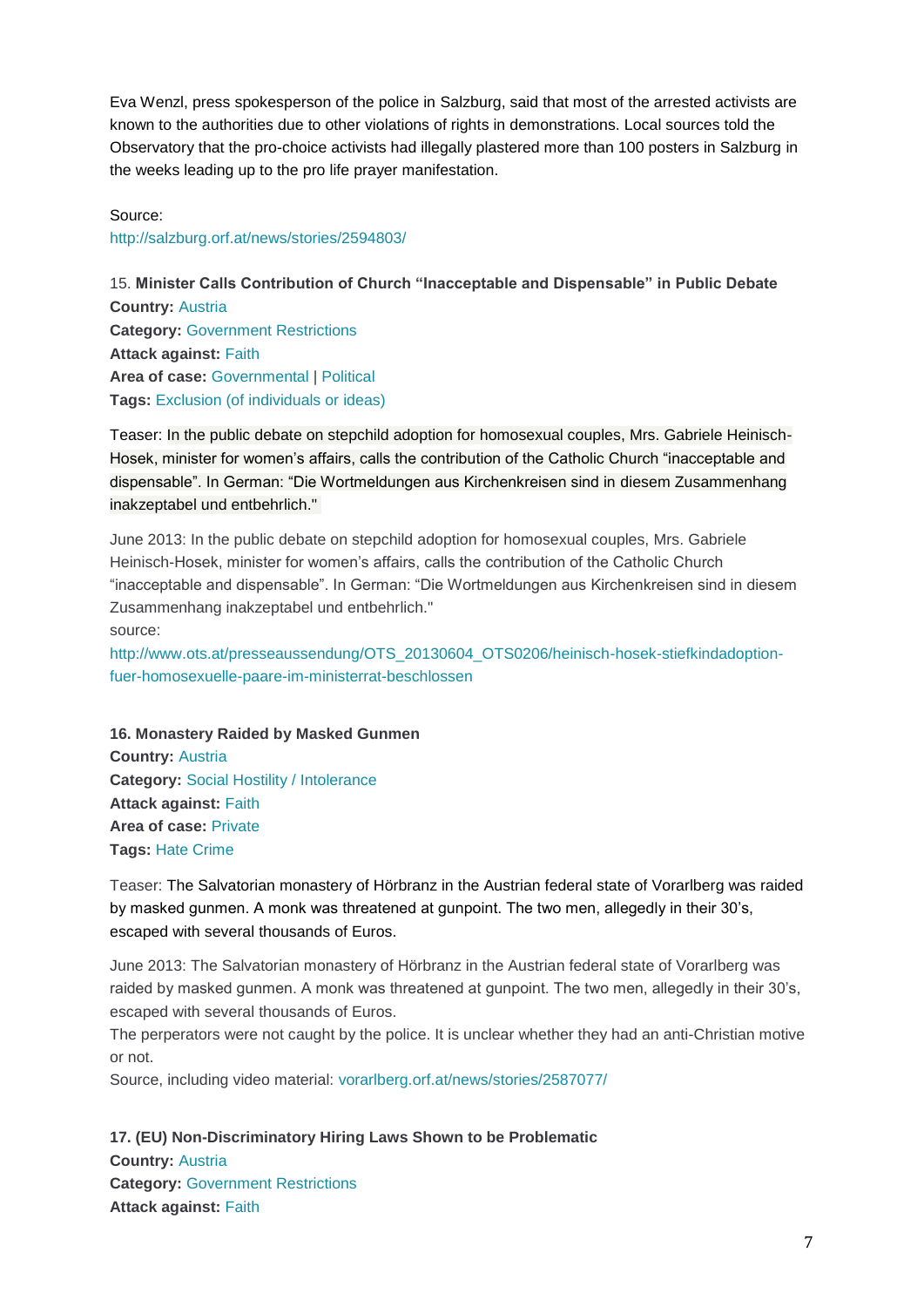## **Area of case:** [Governmental](http://www.intoleranceagainstchristians.eu/case.html?user_extmininews_pi1%5Bfiltertype%5D=2&user_extmininews_pi1%5Bfilteruid%5D=1) **Tags:** [Discriminatory Equality Policies](http://www.intoleranceagainstchristians.eu/case.html?user_extmininews_pi1%5Bfiltertype%5D=3&user_extmininews_pi1%5Bfilteruid%5D=9)

Teaser: In transposition of EU – law, Austria has adopted strict non-discrimination legislation in the employment sector. When a Christian religious official was looking for a secretary, his legal advisor asked the equal treatment commission before publishing a job advertisement: would it be permissible to reject a headscarf-wearing Muslim woman? The answer was no.

May 2013: In transposition of EU – law, Austria has adopted strict non-discrimination legislation in the employment sector. When a Christian religious official was looking for a secretary, his legal advisor asked the equal treatment commission before publishing a job advertisement: would it be permissible to reject a headscarf-wearing Muslim woman? The answer was no.

On the basis of the first four equal treatment directives, European law allows a distinction due to religion in church employment only when there is a "genuine, legitimate and justified occupational requirement", such as when it comes to preaching to the faithful. The here concerned Church dignitary decided not to publish the job advertisement, but to look for someone privately. Doing so many qualified potential applicants did not hear about the job - a sad consequence of disproportionate governmental interference in its citizens' concerns.

Source and further information: [The Observatory's Report 2012 on Legal Restrictions Effecting](http://www.intoleranceagainstchristians.eu/publications/legal-restrictions-effecting-christians-report-2012.html)  [Christians in Europe](http://www.intoleranceagainstchristians.eu/publications/legal-restrictions-effecting-christians-report-2012.html)

**18. Stalking Law Used Against Freedom of Assembly of Pro-Life Christians Country:** [Austria](http://www.intoleranceagainstchristians.eu/case.html?user_extmininews_pi1%5Bcountryid%5D=2) **Category:** [Government Restrictions](http://www.intoleranceagainstchristians.eu/case.html?user_extmininews_pi1%5Bfiltertype%5D=0&user_extmininews_pi1%5Bfilteruid%5D=2) **Attack against:** [Morals](http://www.intoleranceagainstchristians.eu/case.html?user_extmininews_pi1%5Bfiltertype%5D=1&user_extmininews_pi1%5Bfilteruid%5D=2) **Area of case:** [Governmental](http://www.intoleranceagainstchristians.eu/case.html?user_extmininews_pi1%5Bfiltertype%5D=2&user_extmininews_pi1%5Bfilteruid%5D=1) **Tags:** [Freedom of Expression](http://www.intoleranceagainstchristians.eu/case.html?user_extmininews_pi1%5Bfiltertype%5D=3&user_extmininews_pi1%5Bfilteruid%5D=6) | [Freedom of Association and Assembly](http://www.intoleranceagainstchristians.eu/case.html?user_extmininews_pi1%5Bfiltertype%5D=3&user_extmininews_pi1%5Bfilteruid%5D=21)

Teaser: Anti-stalking legislation is used against side-walk counselling or picketing. On October 25th, 2011, the state court of Graz, Styria, upheld a judgement of the first instance condemning pro-life sidewalk counsellors to pay fines on the grounds of "stalking."

May 2013: Anti-stalking legislation is used against side-walk counselling or picketing. On October 25th, 2011, the state court of Graz, Styria, upheld a judgement of the first instance condemning pro-life side-walk counsellors to pay fines on the grounds of "stalking."

The counsellors did not aim at the private conduct of the abortionist nor at the person of the abortionist himself – but tried to reach out to the women entering the abortion clinic. Nevertheless, the court surprisingly applied the stalking provisions not in the private (for which the stalking provision was originally instituted) but in the professional realm. The court further interpreted that mere standing in front of the door of the workplace without doing or saying anything qualified as stalking, even though the alleged "victim," the abortion doctor himself, was not able to see them himself (as he was inside the house). This wide interpretation of stalking creates a problem for freedom of assembly and freedom of expression, as it could be further interpreted as any manifestation calling for an act or an omission in the behaviour of individuals. The Austrian law has so far been applied in a discriminatory manner for specifically Christian concerns. There is also a debate in Austria about the introduction of a prohibition of pro-life manifestations in the proximities of abortion clinics, which could also lead to a violation of the freedoms of Christian citizens.

Source and further information: [The Observatory's Report 2012 on Legal Restrictions Effecting](http://www.intoleranceagainstchristians.eu/publications/legal-restrictions-effecting-christians-report-2012.html)  [Christians in Europe](http://www.intoleranceagainstchristians.eu/publications/legal-restrictions-effecting-christians-report-2012.html)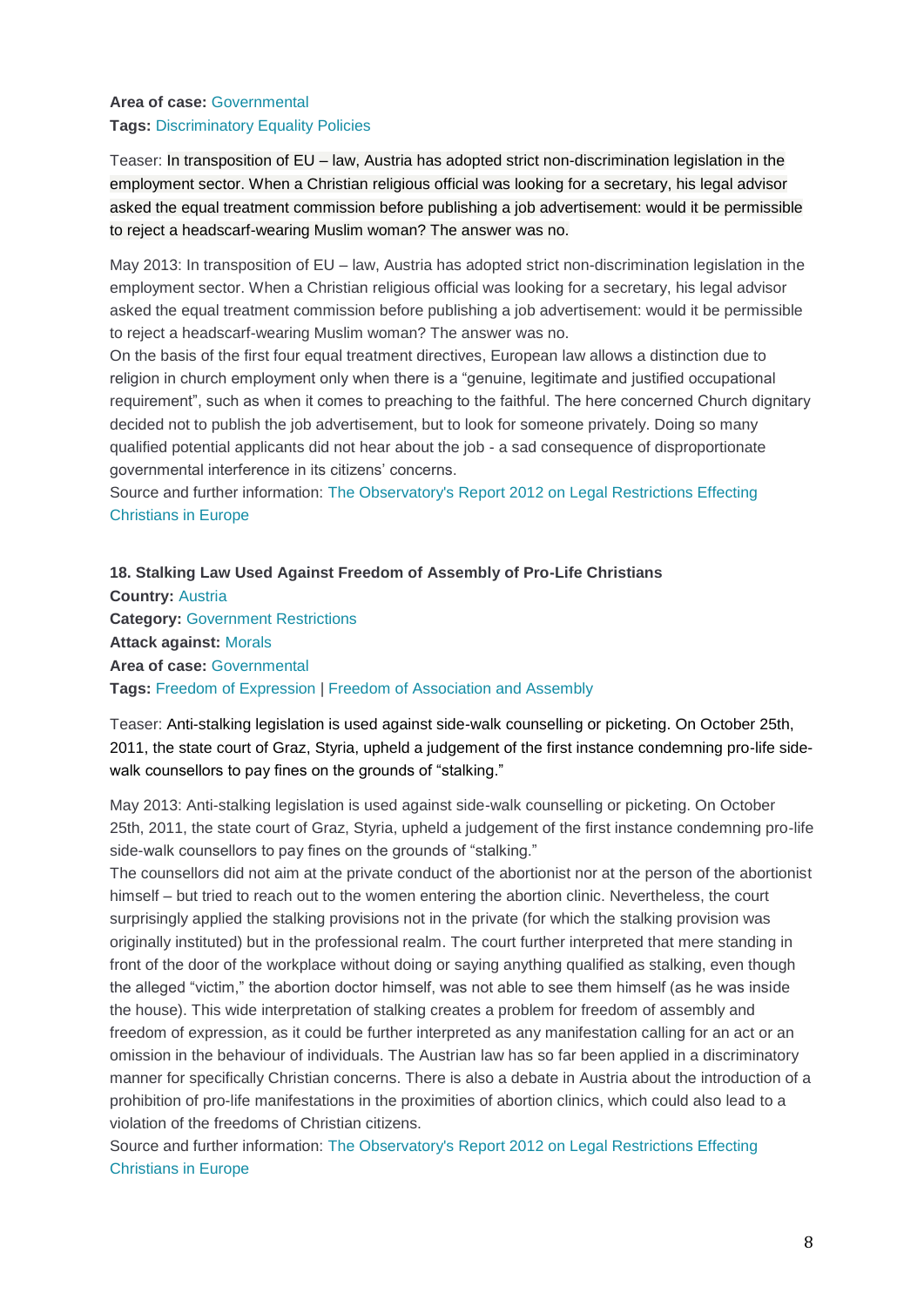## **19. Pharmacists Do Not Enjoy an Explicit Right to Conscientious Objection**

**Country:** [Austria](http://www.intoleranceagainstchristians.eu/case.html?user_extmininews_pi1%5Bcountryid%5D=2) **Category:** [Government Restrictions](http://www.intoleranceagainstchristians.eu/case.html?user_extmininews_pi1%5Bfiltertype%5D=0&user_extmininews_pi1%5Bfilteruid%5D=2) **Attack against:** [Morals](http://www.intoleranceagainstchristians.eu/case.html?user_extmininews_pi1%5Bfiltertype%5D=1&user_extmininews_pi1%5Bfilteruid%5D=2) **Area of case:** [Governmental](http://www.intoleranceagainstchristians.eu/case.html?user_extmininews_pi1%5Bfiltertype%5D=2&user_extmininews_pi1%5Bfilteruid%5D=1) **Tags:** [Freedom of Conscience](http://www.intoleranceagainstchristians.eu/case.html?user_extmininews_pi1%5Bfiltertype%5D=3&user_extmininews_pi1%5Bfilteruid%5D=4)

Teaser: In Austria, pharmacists do not enjoy an explicit right to conscientious objection. The so called "morning after pill" may be obtained either by prescription or in case of emergency without a prescription. Besides other functions, the taking of the morning after pill may result in an early abortion. The Austrian criminal code contains a conscience clause for medical staff with regard to abortion. But for pharmacists there is no such clause. It is therefore unclear, whether pharmacists have a right to conscientious objection or not. The professional representation of pharmacists says there isn't. This body argues that there is a legal obligation to contract; and that not delivering would be an act of non-assistance to a person in danger. Therefore, pharmacists or employees of pharmacies do not dare to withhold the abortifacient drug for conscientious reasons. It is necessary to introduce a law in Austria which explicitly recognises the freedom of conscience of pharmacists.

May 2013: In Austria, pharmacists do not enjoy an explicit right to conscientious objection. The so called "morning after pill" may be obtained either by prescription or in case of emergency without a prescription. Besides other functions, the taking of the morning after pill may result in an early abortion. The Austrian criminal code contains a conscience clause for medical staff with regard to abortion. But for pharmacists there is no such clause. It is therefore unclear, whether pharmacists have a right to conscientious objection or not. The professional representation of pharmacists says there isn't. This body argues that there is a legal obligation to contract; and that not delivering would be an act of non-assistance to a person in danger. Therefore, pharmacists or employees of pharmacies do not dare to withhold the abortifacient drug for conscientious reasons. It is necessary to introduce a law in Austria which explicitly recognises the freedom of conscience of pharmacists. Source and further information: [The Observatory's Report 2012 on Legal Restrictions Effecting](http://www.intoleranceagainstchristians.eu/publications/legal-restrictions-effecting-christians-report-2012.html)  [Christians in Europe](http://www.intoleranceagainstchristians.eu/publications/legal-restrictions-effecting-christians-report-2012.html)

**20. Mother Forces Primary School to Remove Crucifixes Country:** [Austria](http://www.intoleranceagainstchristians.eu/case.html?user_extmininews_pi1%5Bcountryid%5D=2) **Category:** [Government Restrictions](http://www.intoleranceagainstchristians.eu/case.html?user_extmininews_pi1%5Bfiltertype%5D=0&user_extmininews_pi1%5Bfilteruid%5D=2) **Attack against:** [Faith](http://www.intoleranceagainstchristians.eu/case.html?user_extmininews_pi1%5Bfiltertype%5D=1&user_extmininews_pi1%5Bfilteruid%5D=1) **Area of case: [Governmental](http://www.intoleranceagainstchristians.eu/case.html?user_extmininews_pi1%5Bfiltertype%5D=2&user_extmininews_pi1%5Bfilteruid%5D=1) | [Education](http://www.intoleranceagainstchristians.eu/case.html?user_extmininews_pi1%5Bfiltertype%5D=2&user_extmininews_pi1%5Bfilteruid%5D=7) Tags:** [Freedom of Religion](http://www.intoleranceagainstchristians.eu/case.html?user_extmininews_pi1%5Bfiltertype%5D=3&user_extmininews_pi1%5Bfilteruid%5D=5) | [Intolerance towards Religious Symbols](http://www.intoleranceagainstchristians.eu/case.html?user_extmininews_pi1%5Bfiltertype%5D=3&user_extmininews_pi1%5Bfilteruid%5D=8)

Teaser: At a primary school in Vienna crucifixes had to be taken off the walls because a mother felt that they were a "religious paternalism". This was possible when it turned out that less than half of the pupils are registered as Christians. For the first time since National Socialism crucifixes were banned from class rooms

May 2013: At a primary school in Vienna crucifixes had to be taken off the walls because a mother felt that they were a "religious paternalism". This was possible when it turned out that less than half of the pupils are registered as Christians. For the first time since National Socialism crucifixes were banned from class rooms.

Vienna law for compulsory education says that when the majority of the students belong to the Christian communion, a crucifix may be installed in the class room.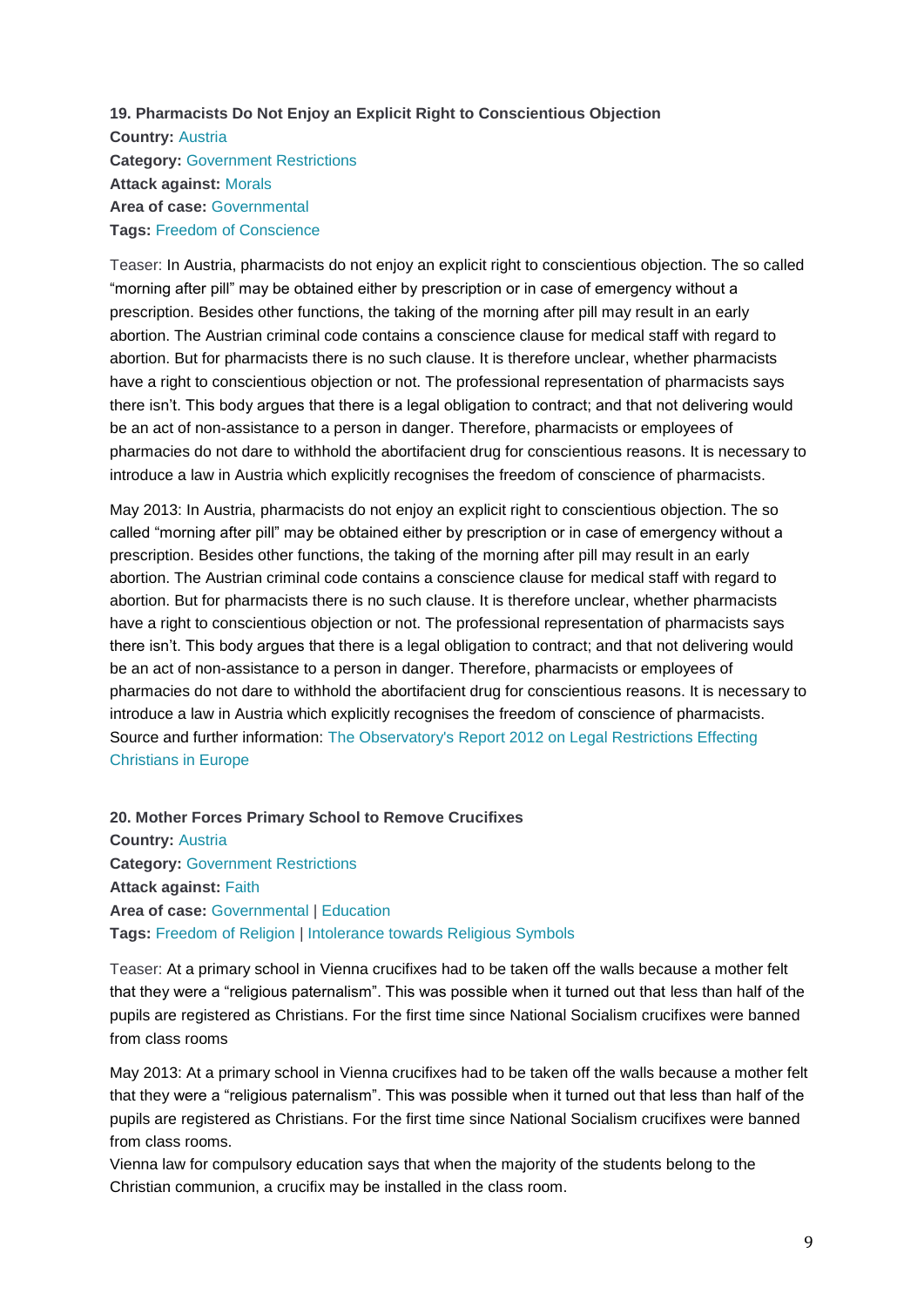Source: <http://eponymousflower.blogspot.co.uk/2013/05/vienna-elementary-school-removes.html> [http://austriantimes.at/news/Education/2013-05-](http://austriantimes.at/news/Education/2013-05-08/48440/Viennese_school_ordered_to_remove_crucifix) [08/48440/Viennese\\_school\\_ordered\\_to\\_remove\\_crucifix](http://austriantimes.at/news/Education/2013-05-08/48440/Viennese_school_ordered_to_remove_crucifix)

**21. Anti-Christian Graffiti on Cathedral of St Pölten Country:** [Austria](http://www.intoleranceagainstchristians.eu/case.html?user_extmininews_pi1%5Bcountryid%5D=2) **Category:** [Social Hostility / Intolerance](http://www.intoleranceagainstchristians.eu/case.html?user_extmininews_pi1%5Bfiltertype%5D=0&user_extmininews_pi1%5Bfilteruid%5D=1) **Attack against:** [Faith](http://www.intoleranceagainstchristians.eu/case.html?user_extmininews_pi1%5Bfiltertype%5D=1&user_extmininews_pi1%5Bfilteruid%5D=1) **Area of case:** [Private](http://www.intoleranceagainstchristians.eu/case.html?user_extmininews_pi1%5Bfiltertype%5D=2&user_extmininews_pi1%5Bfilteruid%5D=2) **Tags:** [Negative Stereotyping](http://www.intoleranceagainstchristians.eu/case.html?user_extmininews_pi1%5Bfiltertype%5D=3&user_extmininews_pi1%5Bfilteruid%5D=16) | [Vandalism \(form of hate crime\)](http://www.intoleranceagainstchristians.eu/case.html?user_extmininews_pi1%5Bfiltertype%5D=3&user_extmininews_pi1%5Bfilteruid%5D=20)

Teaser: Unknown perpetrators spray painted "We do not want your crosses" on the outside wall of the Catholic Cathedral of St. Pölten in the night to May 1st. The graffiti included crossed-out signs in cross-shapes, a swastika and a so-called Kruckenkreuz (an Austrian historic sign for the right-wing government between 1934-38). Next to a clearly anti-Christian message, the Christian cross was unfairly paired with the Nazi swastika.

May 2013: Unknown perpetrators spray painted "We do not want your crosses" on the outside wall of the Catholic Cathedral of St. Pölten in the night to May 1st. The graffiti included crossed-out signs in cross-shapes, a swastika and a so-called Kruckenkreuz (an Austrian historic sign for the right-wing government between 1934-38). Next to a clearly anti-Christian message, the Christian cross was unfairly paired with the Nazi swastika.

Source and image: [noe.orf.at/news/stories/2582388/](http://noe.orf.at/news/stories/2582388/)

**22. Common Greeting with Reference to God Discouraged in Department of Health Country:** [Austria](http://www.intoleranceagainstchristians.eu/case.html?user_extmininews_pi1%5Bcountryid%5D=2) **Category:** [Social Hostility / Intolerance](http://www.intoleranceagainstchristians.eu/case.html?user_extmininews_pi1%5Bfiltertype%5D=0&user_extmininews_pi1%5Bfilteruid%5D=1) **Attack against:** [Faith](http://www.intoleranceagainstchristians.eu/case.html?user_extmininews_pi1%5Bfiltertype%5D=1&user_extmininews_pi1%5Bfilteruid%5D=1) **Area of case:** [Governmental](http://www.intoleranceagainstchristians.eu/case.html?user_extmininews_pi1%5Bfiltertype%5D=2&user_extmininews_pi1%5Bfilteruid%5D=1) | [Workplace](http://www.intoleranceagainstchristians.eu/case.html?user_extmininews_pi1%5Bfiltertype%5D=2&user_extmininews_pi1%5Bfilteruid%5D=8) **Tags:** [Freedom of Religion](http://www.intoleranceagainstchristians.eu/case.html?user_extmininews_pi1%5Bfiltertype%5D=3&user_extmininews_pi1%5Bfilteruid%5D=5) | [Intolerance towards Religious Symbols](http://www.intoleranceagainstchristians.eu/case.html?user_extmininews_pi1%5Bfiltertype%5D=3&user_extmininews_pi1%5Bfilteruid%5D=8)

Teaser: In the course of a debate on the health care reform in the National Assembly of Austria, the spokesman of physicians of the Austrian Freedom Party (FPÖ), Andreas Karlsböck criticised Health Minister Alois Stöger of the Social Democratic Party (SPÖ) because he had discouraged or even prohibited the use of the common German greeting "Grüß Gott" (a greeting which literally means "Greet God") in the Department of Health

April 2013: In the course of a debate on the health care reform in the National Assembly of Austria, the spokesman of physicians of the Austrian Freedom Party (FPÖ), Andreas Karlsböck criticised Health Minister Alois Stöger of the Social Democratic Party (SPÖ) because he had discouraged or even prohibited the use of the common German greeting "Grüß Gott" (a greeting which literally means "Greet God") in the Department of Health.

Sources and links:

[www.kleinezeitung.at/nachrichten/politik/3298919/nationalrat-verabschiedet-gesundheitsreform.story](http://www.kleinezeitung.at/nachrichten/politik/3298919/nationalrat-verabschiedet-gesundheitsreform.story) [www.tt.com/%C3%9Cberblick/Politik/6485309-42/emotionale-debatte-nationalrat-segnet](http://www.tt.com/%C3%9Cberblick/Politik/6485309-42/emotionale-debatte-nationalrat-segnet-gesundheitsreform-ab.csp)[gesundheitsreform-ab.csp,](http://www.tt.com/%C3%9Cberblick/Politik/6485309-42/emotionale-debatte-nationalrat-segnet-gesundheitsreform-ab.csp)

https://twitter.com/MartinGlier/status/327713933060370432 [news.orf.at/stories/2178914/](http://news.orf.at/stories/2178914/)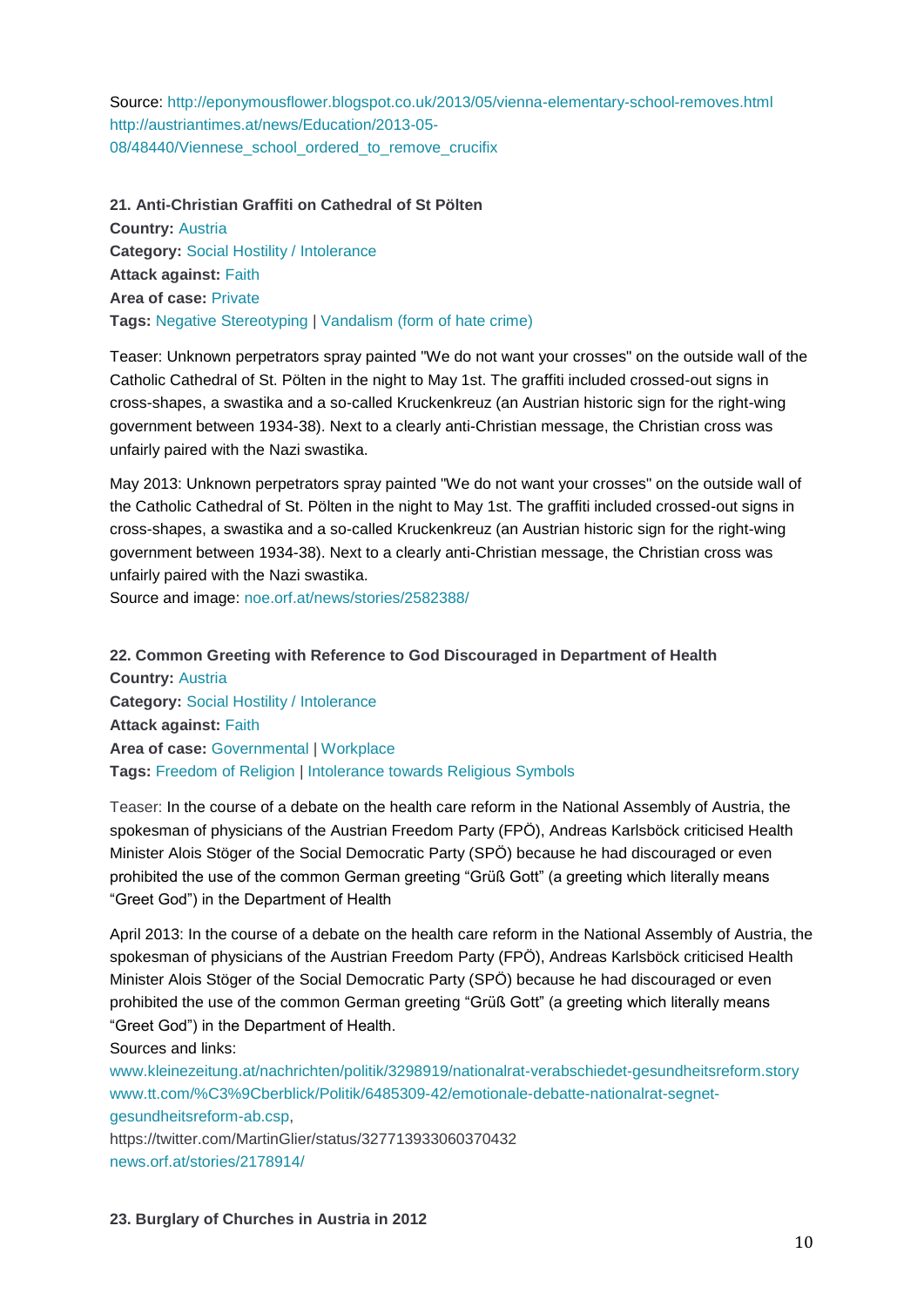**Country:** [Austria](http://www.intoleranceagainstchristians.eu/case.html?user_extmininews_pi1%5Bcountryid%5D=2) **Category:** [Social Hostility / Intolerance](http://www.intoleranceagainstchristians.eu/case.html?user_extmininews_pi1%5Bfiltertype%5D=0&user_extmininews_pi1%5Bfilteruid%5D=1) **Attack against:** [Faith](http://www.intoleranceagainstchristians.eu/case.html?user_extmininews_pi1%5Bfiltertype%5D=1&user_extmininews_pi1%5Bfilteruid%5D=1) **Area of case:** [Private](http://www.intoleranceagainstchristians.eu/case.html?user_extmininews_pi1%5Bfiltertype%5D=2&user_extmininews_pi1%5Bfilteruid%5D=2) **Tags:** [Hate Incident](http://www.intoleranceagainstchristians.eu/case.html?user_extmininews_pi1%5Bfiltertype%5D=3&user_extmininews_pi1%5Bfilteruid%5D=13)

Teaser: Numerous cases of burglary of churches and church buildings took place in Austria in 2012. Find here a non-exhaustive list of recorded incidents.

December 2012: Numerous cases of burglary of churches and church buildings took place in Austria in 2012. Find here a non-exhaustive list of recorded incidents.

Burglary:

- Catholic Kindergarten in Graz in September 2012
- Ebersdorf in October 2012
- Ehrenhausen in December 2012
- Frohnleiten Adriach on November 15, 2012
- Gerolding in the summer of 2012
- Gratkorn in March 2012
- Graz-Münzgraben several times in 2012
- Graz-Schmerzhafte Mutter in 2012
- Graz-Waltendorf in December 2012
- Kaindorf in September 2012
- Kammern on July 14/15, 2012
- Kirnberg an der Mank in 2012
- Kulm in der Ramsau in May 2012
- Lilienfeld in the summer of 2012
- Mank in the summer of 2012
- Maria Steinparz in the summer of 2012
- Obergrafendorf on August 31, 2012
- Parish building of Graz Herz Jesu in January 2012
- Parish building of Graz-Liebenau in April 2012
- Parish building of Graz-St. Vinzenz in March 2012
- Parish building of llz in September 2012
- Parish building of Krieglach in October and November 2012
- Parish building of Leoben in November 2012
- Parish building of Neudau in June 2012
- Parish building of Pischelsdorf in October 2012
- Parish building of Turnau in November 2012
- Parish of St. Ruprecht a.d. Raab in October 2012
- Parish office of Hönigsberg in October 2012
- Parish office of Zeltweg in November 2012
- St. Marein bei Neumarkt in September 2012
- St. Oswald bei Plankenwarth on October 22, 2012
- Texing in the summer of 2012
- Türnitz in August 2012
- Wieselburg in August 2012
- Burglary of Offertory Box:
- Bad Mitterndorf in the summer of 2012
- Deutschlandsberg on August 17,18 and 20, 2012
- Friedberg in November 2012
- Gamlitz on December 20, 2012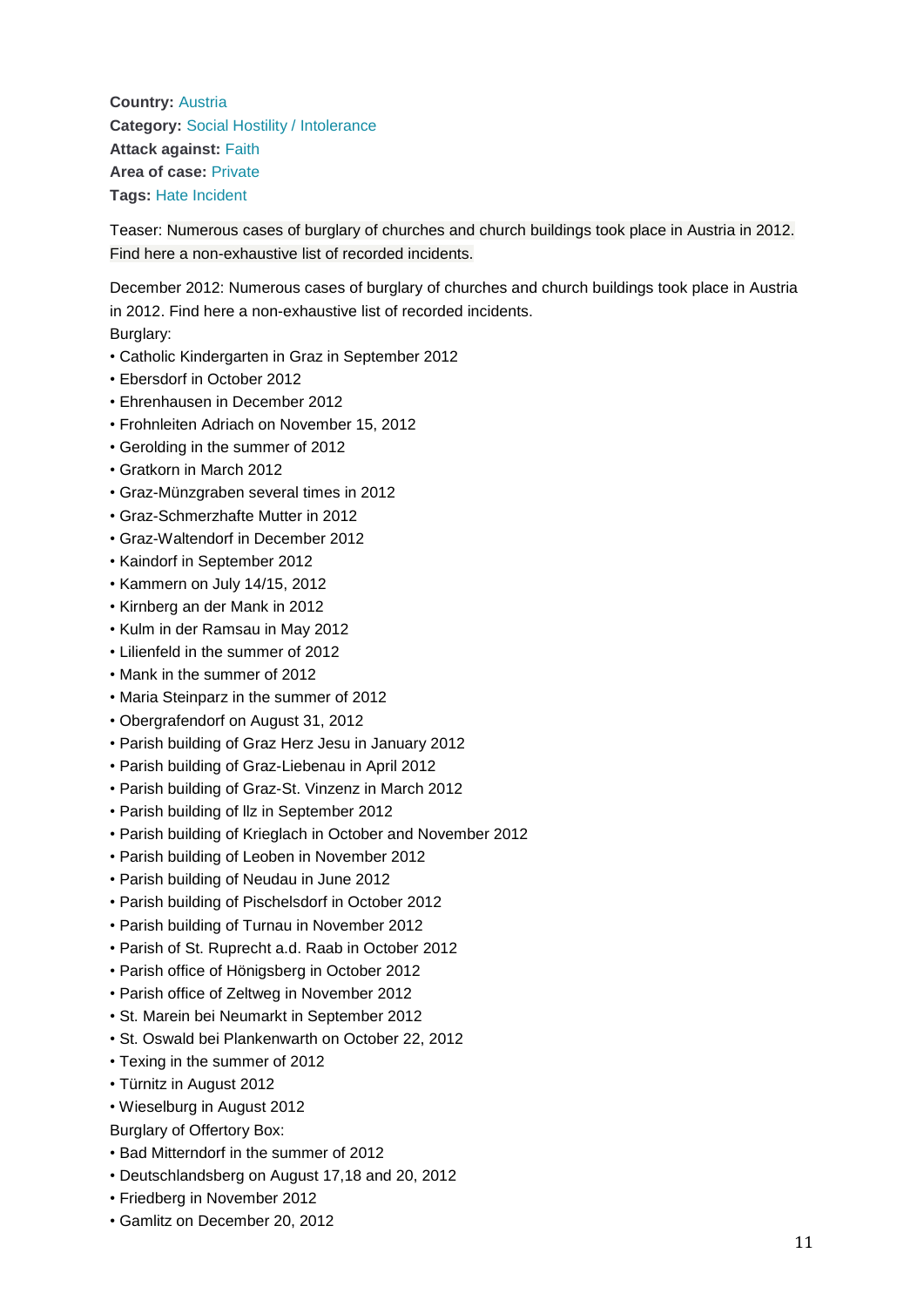- Gleisdorf on December 30, 2012
- Graz-Graben in 2012
- Graz-St. Josef on July 31, 2012
- Graz-Mariatrost in November-December 2012
- Graz-St. Vinzenz in November 2012
- Großlobming on March 30, 2012
- Hitzendorf in December 2012
- Kirchberg an der Raab on October 7, 2012
- Laßnitzhöhe two times in December 2012
- Murau in November-December 2012
- Mureck in Summer 2012
- Passail in November 2012
- Pölfing-Brunn in December 2012
- Scheifling in January, April und June 2012
- Selzthal in November 2012
- St. Margarethen bei Lebring in January 2012
- St. Stefan ob Leoben in 2012
- Straden in Spring 2012
- Thörl in September 2012
- Wies in 2012

Source: Submission of the Holy See to the OSCE / Office for Democratic Institutions and Human Rights for the Hate Crimes Report 2012 on May 27, 2013.

**24. Vandalised Churches in Austria in 2012**

**Country:** [Austria](http://www.intoleranceagainstchristians.eu/case.html?user_extmininews_pi1%5Bcountryid%5D=2) **Category:** [Social Hostility / Intolerance](http://www.intoleranceagainstchristians.eu/case.html?user_extmininews_pi1%5Bfiltertype%5D=0&user_extmininews_pi1%5Bfilteruid%5D=1) **Attack against:** [Faith](http://www.intoleranceagainstchristians.eu/case.html?user_extmininews_pi1%5Bfiltertype%5D=1&user_extmininews_pi1%5Bfilteruid%5D=1) **Area of case:** [Private](http://www.intoleranceagainstchristians.eu/case.html?user_extmininews_pi1%5Bfiltertype%5D=2&user_extmininews_pi1%5Bfilteruid%5D=2) **Tags:** [Vandalism \(form of hate crime\)](http://www.intoleranceagainstchristians.eu/case.html?user_extmininews_pi1%5Bfiltertype%5D=3&user_extmininews_pi1%5Bfilteruid%5D=20)

## Teaser: Numerous cases of vandalism against churches and church buildings took place in Austria in 2012. Find here a non-exhaustive list of recorded incidents

December 2012: Numerous cases of vandalism against churches and church buildings took place in Austria in 2012. Find here a non-exhaustive list of recorded incidents.

- Amstetten, arson in three churches on December 23, 2012
- Bad Mitterndorf vandalised in 2012
- Deutschlandsberg vandalised twice in November 2012
- Gleisdorf vandalised on July 12, 2012
- Graz-Graben vandalised in 2012
- Graz-Kalvarienberg vandalised several times in 2012
- Graz-Mariatrost vandalised in May 2012
- Graz-Mariatrost vandalised on May 29, 2012
- Graz-Münzgraben vandalised several times in 2012
- Graz-Salvator vandalised in 2012
- Graz-Schutzengel vandalised three times in July and December 2012
- Graz-St. Peter vandalised on December 10, 2012
- Graz-St. Vinzenz vandalised in 2012
- Graz-Süd vandalised on December 26, 2012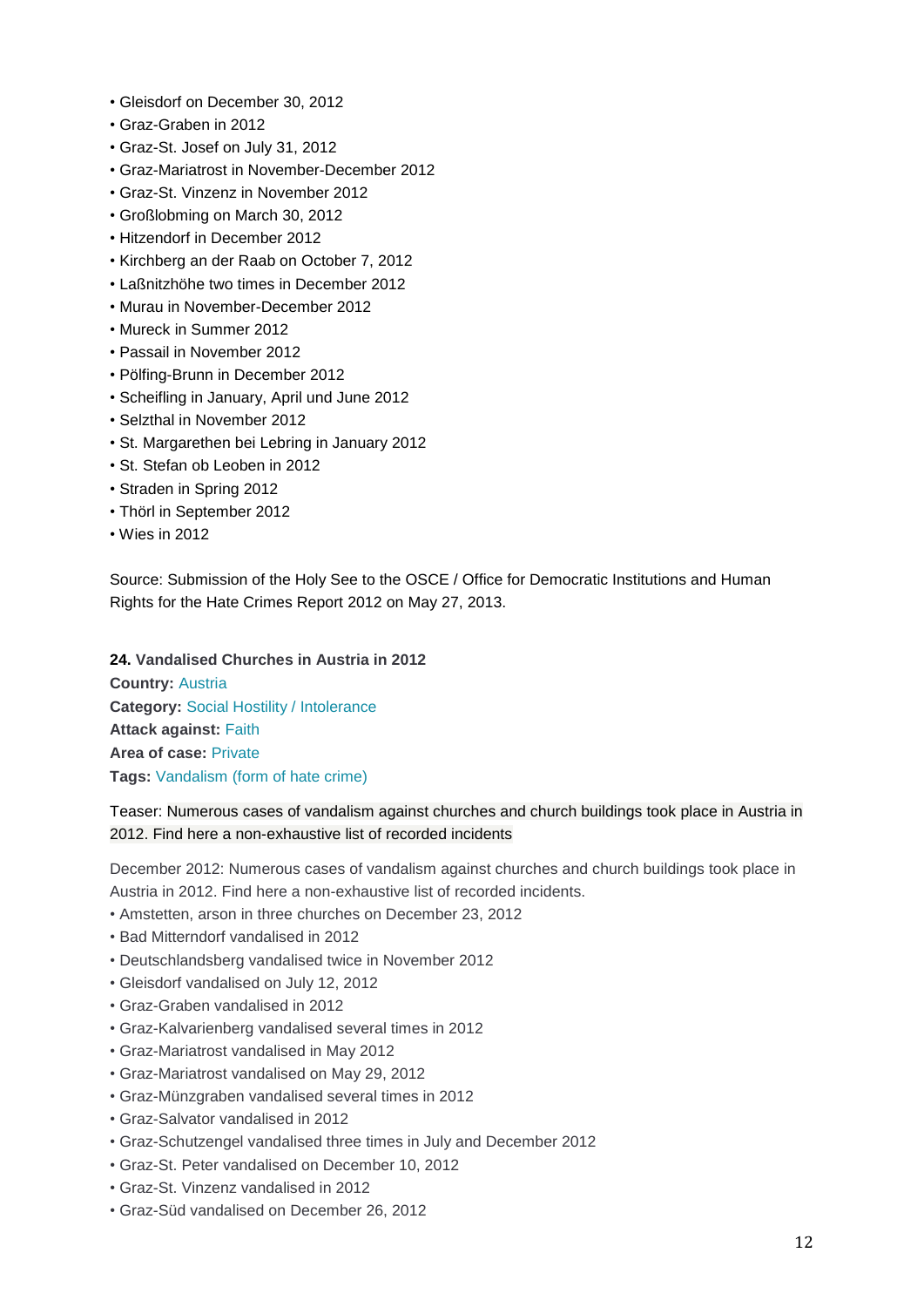- Graz-Thondorf vandalised in 2012
- Graz-Waltendorf vandalised in the spring and twice in December 2012
- Johann ob Hohenburg vandalised in November 2012
- Kleinzell vandalised in the beginning of 2012
- Köflach-Pichling vandalised in July 2012
- Leoben-Lerchenfeld vandalised in 2012
- Mureck vandalised in April and June of 2012
- Nesteibach Bichelkreuzkapelle vandalised in 2012
- Passail vandalised twice in 2012
- Pöllauberg, vandalised on April 7, 2012
- Schladming, vandalised on December 7, 2012
- St. Margarethen/Raab, vandalised in 2012
- St. Michael i.d. Obersteiermark, vandalised on September 14/15, 2012
- St. Oswald b. Plankenwarth, vandalised in March 2012
- Turnau, vandalised in August 2012
- Wies, vandalised in the end of 2012

Source: Submission of the Holy See to the OSCE / Office for Democratic Institutions and Human Rights for the Hate Crimes Report 2012 on May 27, 2013.

#### **25. University Professor in Austria Calls for Death Penalty for Pope**

**Country:** [Austria](http://www.intoleranceagainstchristians.eu/case.html?user_extmininews_pi1%5Bcountryid%5D=2) **Category:** [Social Hostility / Intolerance](http://www.intoleranceagainstchristians.eu/case.html?user_extmininews_pi1%5Bfiltertype%5D=0&user_extmininews_pi1%5Bfilteruid%5D=1) **Attack against:** [Morals](http://www.intoleranceagainstchristians.eu/case.html?user_extmininews_pi1%5Bfiltertype%5D=1&user_extmininews_pi1%5Bfilteruid%5D=2) **Area of case:** [Private](http://www.intoleranceagainstchristians.eu/case.html?user_extmininews_pi1%5Bfiltertype%5D=2&user_extmininews_pi1%5Bfilteruid%5D=2) **Tags:** [Insult or Incitement](http://www.intoleranceagainstchristians.eu/case.html?user_extmininews_pi1%5Bfiltertype%5D=3&user_extmininews_pi1%5Bfilteruid%5D=15)

Teaser: During Christmas holidays 2012, Austrialian born Richard Parncutt, professor for music sciences at the Karl-Franzens-Universität in Graz, issued the official University website to call for death penalty for the pope as a punishment for opposing artifical birth control and condoms. The university deleted the comments and summoned Prof. Parncutt to a disciplinary meeting: "Safeguarding human rights belong to the most important principles of the University of Graz." The professor apologized

December 2012: During Christmas holidays 2012, Austrialian born Richard Parncutt, professor for music sciences at the Karl-Franzens-Universität in Graz, issued the official University website to call for death penalty for the pope as a punishment for opposing artifical birth control and condoms. The university deleted the comments and summoned Prof. Parncutt to a disciplinary meeting: "Safeguarding human rights belong to the most important principles of the University of Graz." The professor apologized.

#### Sources:

<http://kurier.at/chronik/oesterreich/grazer-professor-forderte-todesstrafe-fuer-papst/2.163.077> [http://www.spiegel.de/unispiegel/studium/radikaler-professor-todesstrafe-fuer-leugner-des](http://www.spiegel.de/unispiegel/studium/radikaler-professor-todesstrafe-fuer-leugner-des-klimawandels-a-875802.html)[klimawandels-a-875802.html](http://www.spiegel.de/unispiegel/studium/radikaler-professor-todesstrafe-fuer-leugner-des-klimawandels-a-875802.html)

**26. Three Churches Set on Fire in Amstetten Country:** [Austria](http://www.intoleranceagainstchristians.eu/case.html?user_extmininews_pi1%5Bcountryid%5D=2) **Category:** [Social Hostility / Intolerance](http://www.intoleranceagainstchristians.eu/case.html?user_extmininews_pi1%5Bfiltertype%5D=0&user_extmininews_pi1%5Bfilteruid%5D=1) **Attack against:** [Faith](http://www.intoleranceagainstchristians.eu/case.html?user_extmininews_pi1%5Bfiltertype%5D=1&user_extmininews_pi1%5Bfilteruid%5D=1)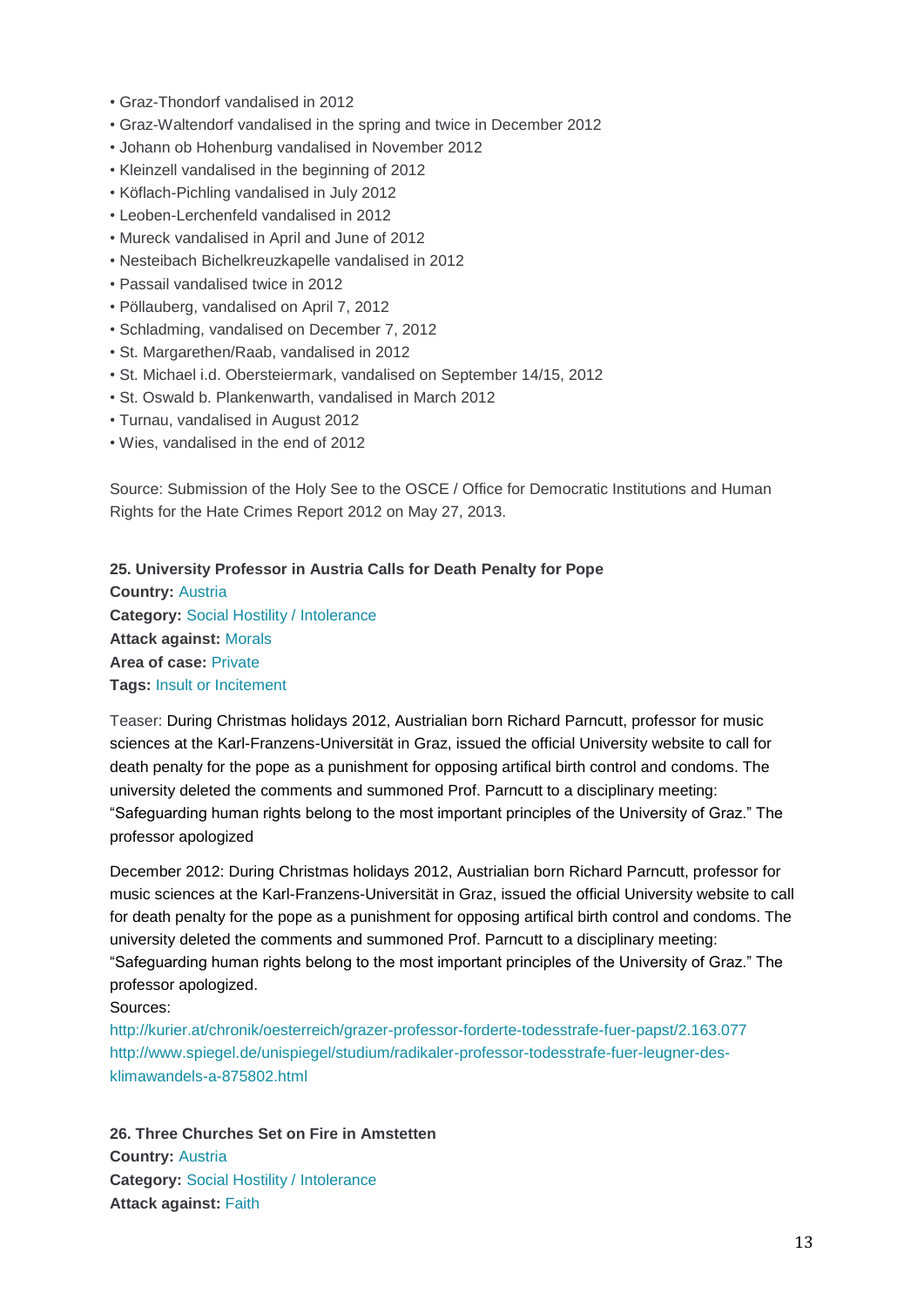## **Area of case:** [Private](http://www.intoleranceagainstchristians.eu/case.html?user_extmininews_pi1%5Bfiltertype%5D=2&user_extmininews_pi1%5Bfilteruid%5D=2) **Tags:** [Vandalism \(form of hate crime\)](http://www.intoleranceagainstchristians.eu/case.html?user_extmininews_pi1%5Bfiltertype%5D=3&user_extmininews_pi1%5Bfilteruid%5D=20)

Teaser: On December 23, three churches were set on fire in the small town of Amstetten, lower Austria. One of the churches was severely damaged.

December 2012: On December 23, three churches were set on fire in the small town of Amstetten, lower Austria. One of the churches was severely damaged.

The alleged suspect - a young man - seemed confused and did not explain any motives. There is no further information available yet.

Since the aggression was directed only against churches in the area, it is not unlikely that his intent was anti-Christian.

Sources:

Public TV and news agency ORF: <http://noe.orf.at/news/stories/2564381/> Source and copyrights of fotos: [www.fotoplutsch.at](http://www.fotoplutsch.at/)

**27. Series of Thievery in Austrian Churches Country:** [Austria](http://www.intoleranceagainstchristians.eu/case.html?user_extmininews_pi1%5Bcountryid%5D=2) **Category:** [Social Hostility / Intolerance](http://www.intoleranceagainstchristians.eu/case.html?user_extmininews_pi1%5Bfiltertype%5D=0&user_extmininews_pi1%5Bfilteruid%5D=1) **Attack against:** [Faith](http://www.intoleranceagainstchristians.eu/case.html?user_extmininews_pi1%5Bfiltertype%5D=1&user_extmininews_pi1%5Bfilteruid%5D=1) **Area of case:** [Private](http://www.intoleranceagainstchristians.eu/case.html?user_extmininews_pi1%5Bfiltertype%5D=2&user_extmininews_pi1%5Bfilteruid%5D=2) **Tags:** [Intolerance towards Religious Symbols](http://www.intoleranceagainstchristians.eu/case.html?user_extmininews_pi1%5Bfiltertype%5D=3&user_extmininews_pi1%5Bfilteruid%5D=8) | [Hate Incident](http://www.intoleranceagainstchristians.eu/case.html?user_extmininews_pi1%5Bfiltertype%5D=3&user_extmininews_pi1%5Bfilteruid%5D=13)

Teaser: Since summer 2012 a series of thefts has been going on in Austrian churches around Melk. Figurines have been taken and in mid-December images have been cut out from flags used for processions

December 2012: Since summer 2012 a series of thefts has been going on in Austrian churches around Melk. Figurines have been taken and in mid-December images have been cut out from flags used for processions.

Diocesan Bishop Küng calls the situation a real dilemma for the diocese that wants to keep the churches open as a place for prayer but at the same time he worries about the security issue. The police and the diocese now call for the citizens' alertness. They suspect a gang of burglars that know the area very well.

**28. TV Team Produces Satire on Church in Cathedral Without Permission**

**Country:** [Austria](http://www.intoleranceagainstchristians.eu/case.html?user_extmininews_pi1%5Bcountryid%5D=2) **Category:** [Social Hostility / Intolerance](http://www.intoleranceagainstchristians.eu/case.html?user_extmininews_pi1%5Bfiltertype%5D=0&user_extmininews_pi1%5Bfilteruid%5D=1) **Attack against:** [Faith](http://www.intoleranceagainstchristians.eu/case.html?user_extmininews_pi1%5Bfiltertype%5D=1&user_extmininews_pi1%5Bfilteruid%5D=1) **Area of case:** [Media](http://www.intoleranceagainstchristians.eu/case.html?user_extmininews_pi1%5Bfiltertype%5D=2&user_extmininews_pi1%5Bfilteruid%5D=5) **Tags:** [Intolerance towards Religious Symbols](http://www.intoleranceagainstchristians.eu/case.html?user_extmininews_pi1%5Bfiltertype%5D=3&user_extmininews_pi1%5Bfilteruid%5D=8) | [Negative Stereotyping](http://www.intoleranceagainstchristians.eu/case.html?user_extmininews_pi1%5Bfiltertype%5D=3&user_extmininews_pi1%5Bfilteruid%5D=16)

Teaser: In mid-November an episode of the satiric television serial "Wir Staatskünstler" (We official state artists) was filmed in the Catholic Cathedral of St Pölten without permission. Three actors working for the Austrian public service broadcaster ORF (state TV) were dressed up similarly to the group "Pussy Riot", entered the church, imitated Islamic prayer moves and called upon "mother heaven".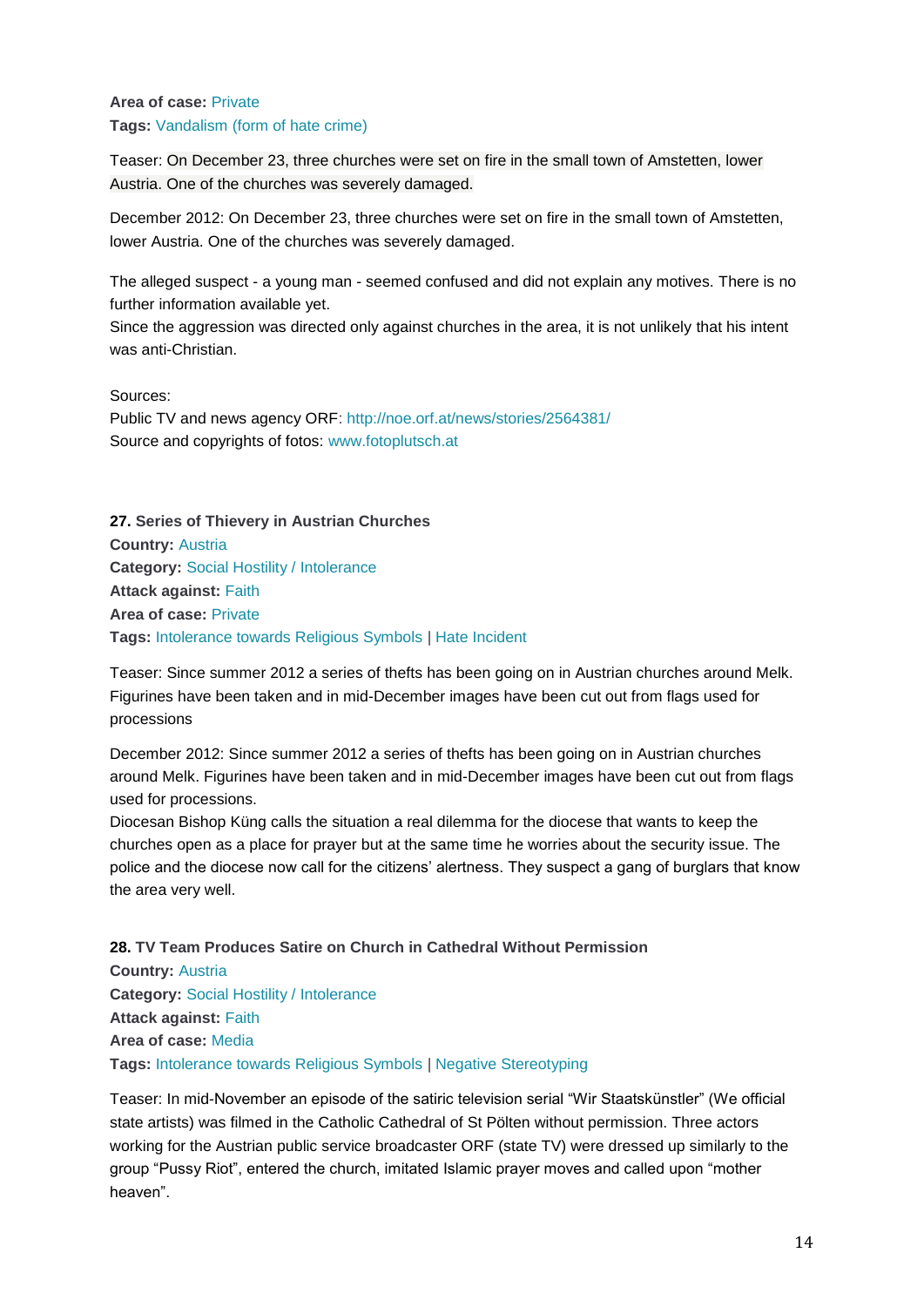November 2012: In mid-November an episode of the satiric television serial "Wir Staatskünstler" (We official state artists) was filmed in the Catholic Cathedral of St Pölten without permission. Three actors working for the Austrian public service broadcaster ORF (state TV) were dressed up similarly to the group "Pussy Riot", entered the church, imitated Islamic prayer moves and called upon "mother heaven".

After producing the show, ORF asked the diocese of St Pölten for permission which the diocese rejected. It also decided not to sue the broadcaster explaining that previous transgressions had not been prosecuted.

Source:

[gloria.tv](http://gloria.tv/?media=367256)

[kurier.at/kultur/medien/kirchenparodie-koennte-fuer-aufregung-sorgen/1.529.272](http://kurier.at/kultur/medien/kirchenparodie-koennte-fuer-aufregung-sorgen/1.529.272)

**29. Left Wing Politicial Youth Insults Jesus Country:** [Austria](http://www.intoleranceagainstchristians.eu/case.html?user_extmininews_pi1%5Bcountryid%5D=2) **Category:** [Social Hostility / Intolerance](http://www.intoleranceagainstchristians.eu/case.html?user_extmininews_pi1%5Bfiltertype%5D=0&user_extmininews_pi1%5Bfilteruid%5D=1) **Attack against:** [Faith](http://www.intoleranceagainstchristians.eu/case.html?user_extmininews_pi1%5Bfiltertype%5D=1&user_extmininews_pi1%5Bfilteruid%5D=1) | [Morals](http://www.intoleranceagainstchristians.eu/case.html?user_extmininews_pi1%5Bfiltertype%5D=1&user_extmininews_pi1%5Bfilteruid%5D=2) **Area of case:** [Political](http://www.intoleranceagainstchristians.eu/case.html?user_extmininews_pi1%5Bfiltertype%5D=2&user_extmininews_pi1%5Bfilteruid%5D=3) **Tags:** [Intolerance towards Religious Symbols](http://www.intoleranceagainstchristians.eu/case.html?user_extmininews_pi1%5Bfiltertype%5D=3&user_extmininews_pi1%5Bfilteruid%5D=8) | [Insult or Incitement](http://www.intoleranceagainstchristians.eu/case.html?user_extmininews_pi1%5Bfiltertype%5D=3&user_extmininews_pi1%5Bfilteruid%5D=15)

Teaser: In a newspaper of the "Young Greens" of Austrian region Vorarlberger depicts Jesus with a funny smile as a gay man holding a sign "gay Jesus". While the magazine gives explicit instructions for sexual behaviour of youth, it also recommends to wear three knotes in a belt, signifying "wealth, unchastity and disobedience" mocking the evangelical counsels of Christian tradition.

October 2012: In a newspaper of the "Young Greens" of Austrian region Vorarlberger depicts Jesus with a funny smile as a gay man holding a sign "gay Jesus". While the magazine gives explicit instructions for sexual behaviour of youth, it also recommends to wear three knotes in a belt, signifying "wealth, unchastity and disobedience" mocking the evangelical counsels of Christian tradition.

Website of the "Young Green Movement" Vorarlberg: [vbg.junge-gruene.at](http://vbg.junge-gruene.at/)

**30. Pro-Life Offices Vandalised Country:** [Austria](http://www.intoleranceagainstchristians.eu/case.html?user_extmininews_pi1%5Bcountryid%5D=2) **Category:** [Social Hostility / Intolerance](http://www.intoleranceagainstchristians.eu/case.html?user_extmininews_pi1%5Bfiltertype%5D=0&user_extmininews_pi1%5Bfilteruid%5D=1) **Attack against:** [Morals](http://www.intoleranceagainstchristians.eu/case.html?user_extmininews_pi1%5Bfiltertype%5D=1&user_extmininews_pi1%5Bfilteruid%5D=2) **Tags:** [Exclusion \(of individuals or ideas\)](http://www.intoleranceagainstchristians.eu/case.html?user_extmininews_pi1%5Bfiltertype%5D=3&user_extmininews_pi1%5Bfilteruid%5D=23) | [Insult or Incitement](http://www.intoleranceagainstchristians.eu/case.html?user_extmininews_pi1%5Bfiltertype%5D=3&user_extmininews_pi1%5Bfilteruid%5D=15) | [Hate Incident](http://www.intoleranceagainstchristians.eu/case.html?user_extmininews_pi1%5Bfiltertype%5D=3&user_extmininews_pi1%5Bfilteruid%5D=13) | [Vandalism \(form of hate](http://www.intoleranceagainstchristians.eu/case.html?user_extmininews_pi1%5Bfiltertype%5D=3&user_extmininews_pi1%5Bfilteruid%5D=20)  [crime\)](http://www.intoleranceagainstchristians.eu/case.html?user_extmininews_pi1%5Bfiltertype%5D=3&user_extmininews_pi1%5Bfilteruid%5D=20)

Teaser: The Vienna offices of Human Life International (HLI) were attacked and damaged during a World Prayer Congress for Life held on October 4th – 8th. During the attack the glass entrance door was broken and jars filled with black paint were through at the building, some of them making it an in and smearing computers inside. The front door of a building in which participants stayed over night was barricaded putting the people into significant risk.

October 2012: The Vienna offices of Human Life International (HLI) were attacked and damaged during a World Prayer Congress for Life held on October 4th – 8th. During the attack the glass entrance door was broken and jars filled with black paint were through at the building, some of them making it an in and smearing computers inside. The front door of a building in which participants stayed over night was barricaded putting the people into significant risk.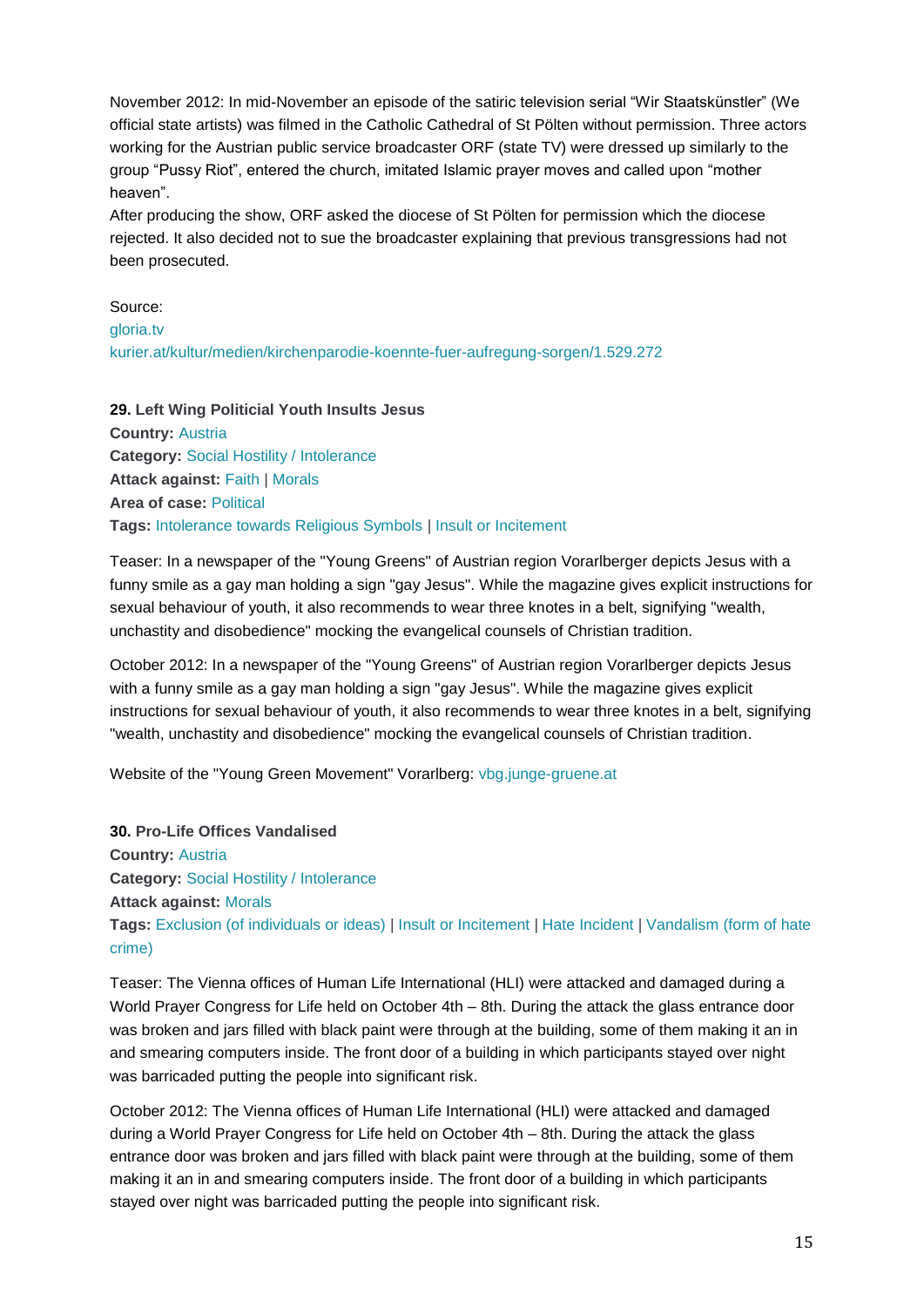HLI Austria said that organizers had expected that anti-life activists would resort to violent counterdemonstrations during the congress: "On the Internet, fierce demonstrations and even criminal actions were planned against the congress."

Source: [www.lifesitenews.com/news/hli-offices-in-vienna-vandalized-during-world-prayer-congress-for](http://www.lifesitenews.com/news/hli-offices-in-vienna-vandalized-during-world-prayer-congress-for-life)[life](http://www.lifesitenews.com/news/hli-offices-in-vienna-vandalized-during-world-prayer-congress-for-life)

**31. Hostile Graffiti on Church in Vienna Country:** [Austria](http://www.intoleranceagainstchristians.eu/case.html?user_extmininews_pi1%5Bcountryid%5D=2) **Category:** [Social Hostility / Intolerance](http://www.intoleranceagainstchristians.eu/case.html?user_extmininews_pi1%5Bfiltertype%5D=0&user_extmininews_pi1%5Bfilteruid%5D=1) **Attack against:** [Faith](http://www.intoleranceagainstchristians.eu/case.html?user_extmininews_pi1%5Bfiltertype%5D=1&user_extmininews_pi1%5Bfilteruid%5D=1) **Area of case:** [Private](http://www.intoleranceagainstchristians.eu/case.html?user_extmininews_pi1%5Bfiltertype%5D=2&user_extmininews_pi1%5Bfilteruid%5D=2) **Tags:** [Insult or Incitement](http://www.intoleranceagainstchristians.eu/case.html?user_extmininews_pi1%5Bfiltertype%5D=3&user_extmininews_pi1%5Bfilteruid%5D=15) | [Vandalism \(form of hate crime\)](http://www.intoleranceagainstchristians.eu/case.html?user_extmininews_pi1%5Bfiltertype%5D=3&user_extmininews_pi1%5Bfilteruid%5D=20)

Teaser: Unknown perpetrators have spraypainted the Catholic church Kirche Am Hof, which is one of the main Vienna churches in the inner city

October 2012: Unknown perpetrators have spraypainted the Catholic church Kirche Am Hof, which is one of the main Vienna churches in the inner city.

The graffiti reads sentences such as: "Oh Mary, these clerical faschists" or "Your rosaries off our overaries", which is a protest against the pro-life orientation of the Christian churches. The graffiti was noticed after a Catholic congress in favor of the protection of human life in its first stages had taken place in Vienna, from Oct 4 to 7.

**32. NGO Calls for Withdrawal of Recognition for Russian-Orthodox Church in Austria Country:** [Austria](http://www.intoleranceagainstchristians.eu/case.html?user_extmininews_pi1%5Bcountryid%5D=2) **Category:** [Social Hostility / Intolerance](http://www.intoleranceagainstchristians.eu/case.html?user_extmininews_pi1%5Bfiltertype%5D=0&user_extmininews_pi1%5Bfilteruid%5D=1) **Attack against:** [Faith](http://www.intoleranceagainstchristians.eu/case.html?user_extmininews_pi1%5Bfiltertype%5D=1&user_extmininews_pi1%5Bfilteruid%5D=1) **Area of case:** [Private](http://www.intoleranceagainstchristians.eu/case.html?user_extmininews_pi1%5Bfiltertype%5D=2&user_extmininews_pi1%5Bfilteruid%5D=2) **Tags:** [Freedom of Religion](http://www.intoleranceagainstchristians.eu/case.html?user_extmininews_pi1%5Bfiltertype%5D=3&user_extmininews_pi1%5Bfilteruid%5D=5) | [Exclusion \(of individuals or ideas\)](http://www.intoleranceagainstchristians.eu/case.html?user_extmininews_pi1%5Bfiltertype%5D=3&user_extmininews_pi1%5Bfilteruid%5D=23)

Teaser: The Austrian Initiative "Religion is a private matter" seeks to deprive the Russian-orthodox Church in Vienna of its legal personality because of its involvement in the "Pussy Riot" case.

August 2012: The Austrian Initiative "Religion is a private matter" seeks to deprive the Russianorthodox Church in Vienna of its legal personality because of its involvement in the "Pussy Riot" case. After the prosecution of and verdicts against the leaders of the rockband "Pussy Riot", who sang and shouted "Holy Mother, blessed Virgin, expel Putin!" the sacred space of the Church of the Redeemer in Moscow, an Austrian initiative seeks to deprive the Russian-orthodox Church of its legal status. Their main argument: The church holds a too close relationship with and systematically supports the Russian leader Putin.

Interestingly, the Initiative "Religion is a private matter" considers the legal recognition of any religion as a worrying fact.

While the verdicts against the singers of "Pussy Riot" are for many unacceptable, the legal status of Churches must not depend on the opinions they hold and interactions they choose. To call for a restriction of the institutional dimension of freedom of religion violates human rights and freedoms, and the basic principles of our society.

Source: <http://kath.net/detail.php?id=37625> Initiative "Religion ist Privatsache": [http://www.religion-ist-privatsache.at](http://www.religion-ist-privatsache.at/)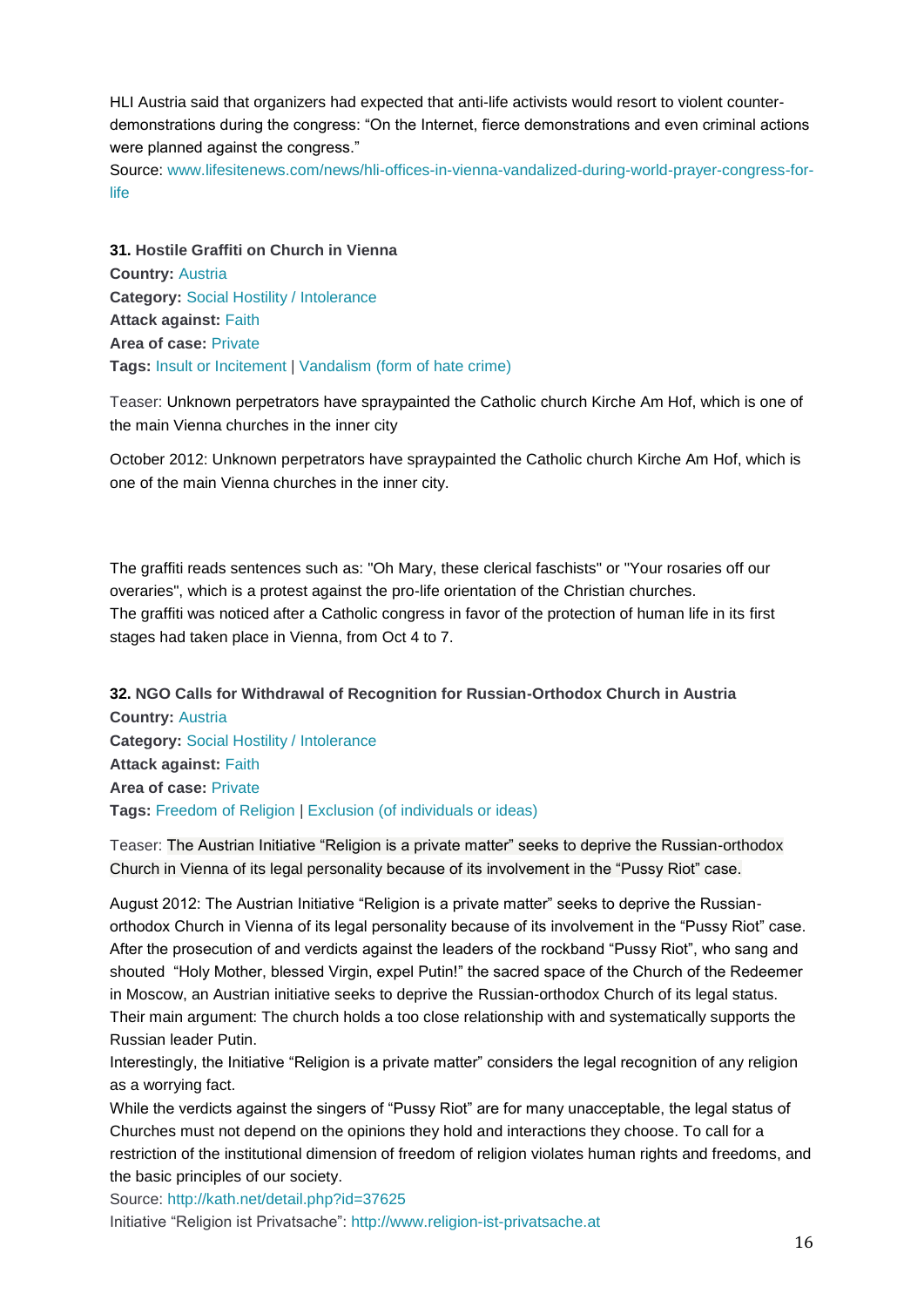**33. Violence and Damages in Aggressive Disruption of a Pro-Life Manifestation Country:** [Austria](http://www.intoleranceagainstchristians.eu/case.html?user_extmininews_pi1%5Bcountryid%5D=2) **Category:** [Social Hostility / Intolerance](http://www.intoleranceagainstchristians.eu/case.html?user_extmininews_pi1%5Bfiltertype%5D=0&user_extmininews_pi1%5Bfilteruid%5D=1) **Attack against:** [Morals](http://www.intoleranceagainstchristians.eu/case.html?user_extmininews_pi1%5Bfiltertype%5D=1&user_extmininews_pi1%5Bfilteruid%5D=2) **Area of case:** [Private](http://www.intoleranceagainstchristians.eu/case.html?user_extmininews_pi1%5Bfiltertype%5D=2&user_extmininews_pi1%5Bfilteruid%5D=2) **Tags:** [Freedom of Association and Assembly](http://www.intoleranceagainstchristians.eu/case.html?user_extmininews_pi1%5Bfiltertype%5D=3&user_extmininews_pi1%5Bfilteruid%5D=21) | [Insult or Incitement](http://www.intoleranceagainstchristians.eu/case.html?user_extmininews_pi1%5Bfiltertype%5D=3&user_extmininews_pi1%5Bfilteruid%5D=15) | [Hate Incident](http://www.intoleranceagainstchristians.eu/case.html?user_extmininews_pi1%5Bfiltertype%5D=3&user_extmininews_pi1%5Bfilteruid%5D=13) [|Vandalism \(form of](http://www.intoleranceagainstchristians.eu/case.html?user_extmininews_pi1%5Bfiltertype%5D=3&user_extmininews_pi1%5Bfilteruid%5D=20)  [hate crime\)](http://www.intoleranceagainstchristians.eu/case.html?user_extmininews_pi1%5Bfiltertype%5D=3&user_extmininews_pi1%5Bfilteruid%5D=20) | [Hate Crime](http://www.intoleranceagainstchristians.eu/case.html?user_extmininews_pi1%5Bfiltertype%5D=3&user_extmininews_pi1%5Bfilteruid%5D=14)

Teaser: More than 80 pro-abortion-activists attacked the pro-life manifestation "1000 Crosses-March" organized by the Youth for Life and Human Life International in Salzburg-City. Blockages, insults and windows smashed kept a large number of police busy

July 2012: More than 80 pro-abortion-activists attacked the pro-life manifestation "1000 Crosses-March" organized by the Youth for Life and Human Life International in Salzburg-City. Blockages, insults and windows smashed kept a large number of police busy.

50 police officers were necessary to protect a peaceful group of demonstrators for the protection of life from pro-abortion activists who disrupted the march by sit-in blockades and insulting exclamations. One of the police officers was dangerously attacked, the use of pepper-sprays was inevitable. While the pro-life manifestion continued, violent riots took place at the Human Life International Center (HLI) in Salzburg. The police reports that seven offenders wearing black masks to hide their identity smashed seven windows and damaged the building. The damage is estimated to amount up to 10.000€.

Further information on: <http://en.gloria.tv/?media=182142>

**34. Left NGO Calls for Violence Against Christians**

**Country:** [Austria](http://www.intoleranceagainstchristians.eu/case.html?user_extmininews_pi1%5Bcountryid%5D=2) **Category:** [Social Hostility / Intolerance](http://www.intoleranceagainstchristians.eu/case.html?user_extmininews_pi1%5Bfiltertype%5D=0&user_extmininews_pi1%5Bfilteruid%5D=1) **Attack against:** [Morals](http://www.intoleranceagainstchristians.eu/case.html?user_extmininews_pi1%5Bfiltertype%5D=1&user_extmininews_pi1%5Bfilteruid%5D=2) **Area of case:** [Private](http://www.intoleranceagainstchristians.eu/case.html?user_extmininews_pi1%5Bfiltertype%5D=2&user_extmininews_pi1%5Bfilteruid%5D=2) **Tags:** [Freedom of Religion](http://www.intoleranceagainstchristians.eu/case.html?user_extmininews_pi1%5Bfiltertype%5D=3&user_extmininews_pi1%5Bfilteruid%5D=5) | [Exclusion \(of individuals or ideas\)](http://www.intoleranceagainstchristians.eu/case.html?user_extmininews_pi1%5Bfiltertype%5D=3&user_extmininews_pi1%5Bfilteruid%5D=23) | [Freedom of Association and](http://www.intoleranceagainstchristians.eu/case.html?user_extmininews_pi1%5Bfiltertype%5D=3&user_extmininews_pi1%5Bfilteruid%5D=21)  [Assembly](http://www.intoleranceagainstchristians.eu/case.html?user_extmininews_pi1%5Bfiltertype%5D=3&user_extmininews_pi1%5Bfilteruid%5D=21) | [Insult or Incitement](http://www.intoleranceagainstchristians.eu/case.html?user_extmininews_pi1%5Bfiltertype%5D=3&user_extmininews_pi1%5Bfilteruid%5D=15) | [Defamation](http://www.intoleranceagainstchristians.eu/case.html?user_extmininews_pi1%5Bfiltertype%5D=3&user_extmininews_pi1%5Bfilteruid%5D=11) | [Negative Stereotyping](http://www.intoleranceagainstchristians.eu/case.html?user_extmininews_pi1%5Bfiltertype%5D=3&user_extmininews_pi1%5Bfilteruid%5D=16) | [Hate Incident](http://www.intoleranceagainstchristians.eu/case.html?user_extmininews_pi1%5Bfiltertype%5D=3&user_extmininews_pi1%5Bfilteruid%5D=13)

Teaser: The Salzburg-based NGO "Infoladen" calls for violence against Christians when expressing pro-life views. In July they called for a counter-demonstration against a pro-life manifestation. "Let's make their 1000-crosses-manifestation a disaster!" and "Sink the 1000 crosses!" are some of the slogans on their website.

July 2012: The Salzburg-based NGO "Infoladen" calls for violence against Christians when expressing pro-life views. In July they called for a counter-demonstration against a pro-life manifestation. "Let's make their 1000-crosses-manifestation a disaster!" and "Sink the 1000 crosses!" are some of the slogans on their website.

In between long paragraphs of prejudices, the NGO "Infoladen" admits that it has already used intimidation and anti-democratic means in the attempts of silences pro-life Christians:

"They just do not want to understand. Although last summer it was made sufficiently clear to Human Life International, Euro Pro Life and Youth for Life, that they and their anti-women processions are not welcome in Salzburg, they are planning another manifestation on July 25. ... Last year, the march was disturbed by blockades and successfully shortened through the courageous intervention of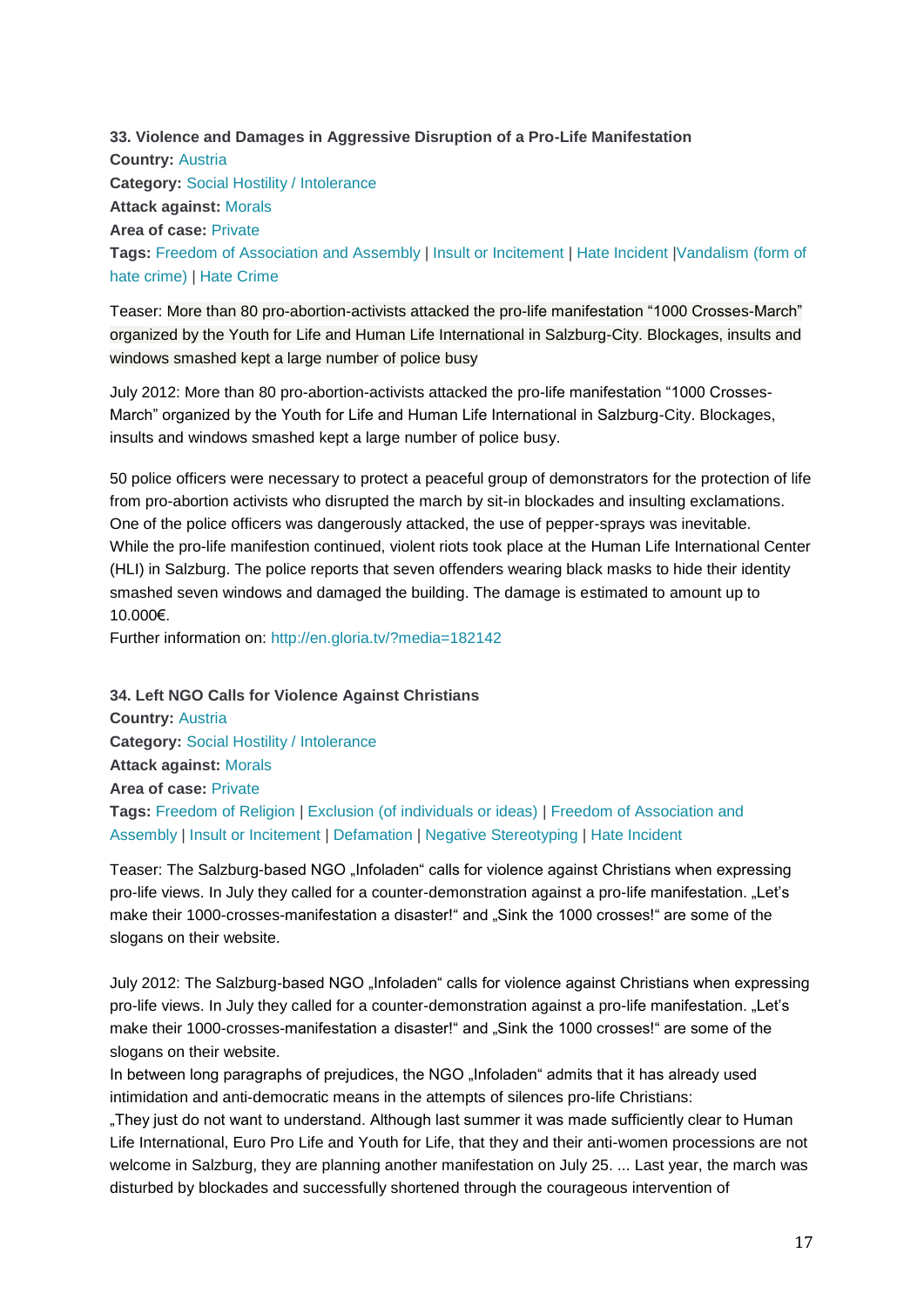emancipatory activists. The closing ceremony of the fundamentalists had to take place virtually in the exclusion of the public."

They also pronounce a meeting point fort he counter manifestation on July 25th. No names of the leadership of the NGO nor the main organizers are given online. Source: [http://infoladensalzburg.wordpress.com/2012/06/27/25-7-pro-choice-demo-1000-kreuze](http://infoladensalzburg.wordpress.com/2012/06/27/25-7-pro-choice-demo-1000-kreuze-versenken/#more-896)[versenken/#more-896](http://infoladensalzburg.wordpress.com/2012/06/27/25-7-pro-choice-demo-1000-kreuze-versenken/#more-896)

**35. Homeschooling Restricted in Austria Country:** [Austria](http://www.intoleranceagainstchristians.eu/case.html?user_extmininews_pi1%5Bcountryid%5D=2) **Category:** [Government Restrictions](http://www.intoleranceagainstchristians.eu/case.html?user_extmininews_pi1%5Bfiltertype%5D=0&user_extmininews_pi1%5Bfilteruid%5D=2) **Attack against:** [Faith](http://www.intoleranceagainstchristians.eu/case.html?user_extmininews_pi1%5Bfiltertype%5D=1&user_extmininews_pi1%5Bfilteruid%5D=1) **Area of case: [Governmental](http://www.intoleranceagainstchristians.eu/case.html?user_extmininews_pi1%5Bfiltertype%5D=2&user_extmininews_pi1%5Bfilteruid%5D=1) | [Education](http://www.intoleranceagainstchristians.eu/case.html?user_extmininews_pi1%5Bfiltertype%5D=2&user_extmininews_pi1%5Bfilteruid%5D=7) Tags:** [Rights of Parents](http://www.intoleranceagainstchristians.eu/case.html?user_extmininews_pi1%5Bfiltertype%5D=3&user_extmininews_pi1%5Bfilteruid%5D=10)

Teaser: Several English – speaking Christian families who home educate their children in Austria have come under pressure by the Austrian school authorities for educating their children in English. They have been fined and threatened with the children being taken away – even though there are schools in Austria which teach exclusively in English

June 2012: Several English – speaking Christian families who home educate their children in Austria have come under pressure by the Austrian school authorities for educating their children in English. They have been fined and threatened with the children being taken away – even though there are schools in Austria which teach exclusively in English.

The homeschooling families living in Austria for work reasons are from England, Scotland, Slovakia, and the U.S.A. They are Roman and Greek Catholic. All the children are enrolled in a distance learning home school academy in the U.S.A. (the Mother of Divine Grace School) and the parents have presented to the authorities the accreditation of this school and yearly transcripts which demonstrate the educational achievement of the children.

Until 2008 the home educated children were tested yearly at the American School in Vienna in English and according to the curriculum we followed at home. Since 2008, the local school authorities have requested to test the children in the local State school according to the curriculum of that school and wholly in German even though there are hundreds of English speaking children in Austria who are permitted by the Ministry of Education to be educated and tested wholly in English at private schools. These tests are impossible for the children to pass since our children are home educated in English and they do not follow the Austria State curriculum.

When the children fail the examinations, the school authorities will then refuse permission to school the children at home claiming that the families have failed to properly educate our children.

In September 2011, the local authority fined the families for every day their children have been absent from the local school. These fines now run into several thousand Euros.

William Newton, from the United Kingdom, a homeschooling father of five, and an assistant professor for theololgy at a theological faculty says: "We are being frustrated in our efforts to be the primary educators of our children by the local and national school authorities in Austria."

On 8 June 2012 the families met with the local school inspector from Scheibbs. William Newton: "There was no movement on the part of the authorities at all and what appeared to us as a hardening of their position. He told us that if our children are not in school this September (2012) then the likelihood is that the social services will be alterted to our situtation. This appears to us to be a method they are prepared to use to pressure us into sending the children to the local school. The ultimate threat, of course, is that the children shall be taken from us because we are 'mistreating' them by not sending them to the local school."

Source: [www.primaryeducators.net](http://www.primaryeducators.net/)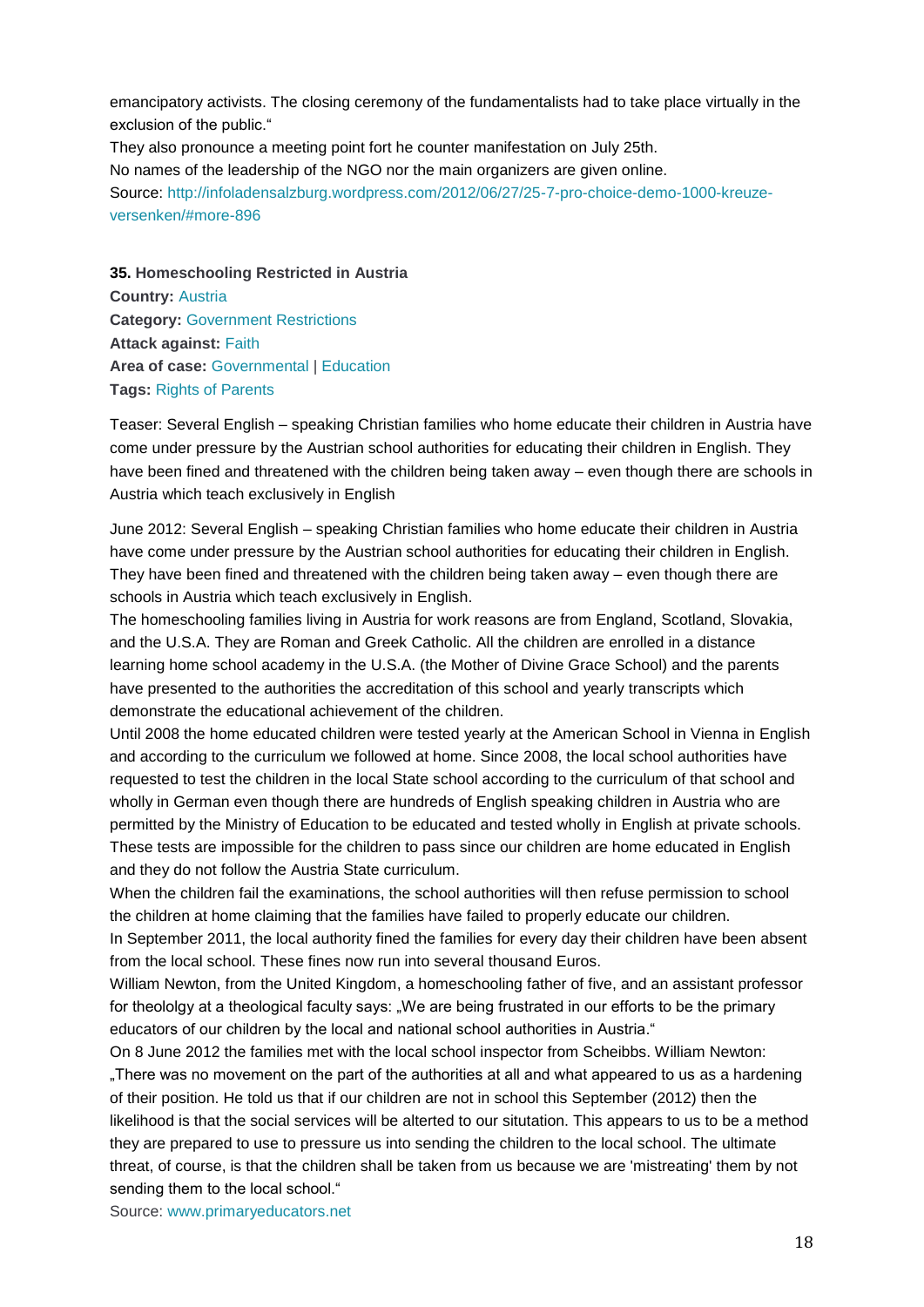Homeschooling families known to Observatory.

## **36. Christian Manifestation Attacked by Homosexual Activists**

**Country:** [Austria](http://www.intoleranceagainstchristians.eu/case.html?user_extmininews_pi1%5Bcountryid%5D=2) **Category:** [Social Hostility / Intolerance](http://www.intoleranceagainstchristians.eu/case.html?user_extmininews_pi1%5Bfiltertype%5D=0&user_extmininews_pi1%5Bfilteruid%5D=1) **Attack against:** [Morals](http://www.intoleranceagainstchristians.eu/case.html?user_extmininews_pi1%5Bfiltertype%5D=1&user_extmininews_pi1%5Bfilteruid%5D=2) **Area of case:** [Private](http://www.intoleranceagainstchristians.eu/case.html?user_extmininews_pi1%5Bfiltertype%5D=2&user_extmininews_pi1%5Bfilteruid%5D=2) **Tags:** [Exclusion \(of individuals or ideas\)](http://www.intoleranceagainstchristians.eu/case.html?user_extmininews_pi1%5Bfiltertype%5D=3&user_extmininews_pi1%5Bfilteruid%5D=23) | [Freedom of Association and Assembly](http://www.intoleranceagainstchristians.eu/case.html?user_extmininews_pi1%5Bfiltertype%5D=3&user_extmininews_pi1%5Bfilteruid%5D=21) [|Intolerance towards](http://www.intoleranceagainstchristians.eu/case.html?user_extmininews_pi1%5Bfiltertype%5D=3&user_extmininews_pi1%5Bfilteruid%5D=8)  [Religious Symbols](http://www.intoleranceagainstchristians.eu/case.html?user_extmininews_pi1%5Bfiltertype%5D=3&user_extmininews_pi1%5Bfilteruid%5D=8) | [Hate Incident](http://www.intoleranceagainstchristians.eu/case.html?user_extmininews_pi1%5Bfiltertype%5D=3&user_extmininews_pi1%5Bfilteruid%5D=13)

Teaser: About 70 Christians demonstrated in a prayerful and peaceful walk against the Vienna "Gay pride parade" in Vienna on June 16th. They were attacked by counterdemonstration of activists for a homosexual agenda.

June 2012: About 70 Christians demonstrated in a prayerful and peaceful walk against the Vienna "Gay pride parade" in Vienna on June 16th. They were attacked by counterdemonstration of activists for a homosexual agenda.

A poster of the Christians was destroyed in attack of a member of the homosexual parade. Several chants using a variety of Anti-Christians slogans were shouted or sung, including: "Jesus Christ was a homosexual who had 12 sex partners". They also shouted: "The pope is a pig." A poster of the homosexual activists read: "Catholicism is cureable." The registered route of the Christian manifestation was blocked by a not registered group of homosexual activists. Only an extraordinary amount of police, including special units, was able to protect the Christian group from physical violence.

View a video of the incident here: [gloria.tv](http://gloria.tv/?media=301724)

**37. Vienna Church St. Johann the Evangelist Vandalised Country:** [Austria](http://www.intoleranceagainstchristians.eu/case.html?user_extmininews_pi1%5Bcountryid%5D=2) **Category:** [Social Hostility / Intolerance](http://www.intoleranceagainstchristians.eu/case.html?user_extmininews_pi1%5Bfiltertype%5D=0&user_extmininews_pi1%5Bfilteruid%5D=1) **Attack against:** [Faith](http://www.intoleranceagainstchristians.eu/case.html?user_extmininews_pi1%5Bfiltertype%5D=1&user_extmininews_pi1%5Bfilteruid%5D=1) **Area of case:** [Private](http://www.intoleranceagainstchristians.eu/case.html?user_extmininews_pi1%5Bfiltertype%5D=2&user_extmininews_pi1%5Bfilteruid%5D=2) **Tags:** [Vandalism \(form of hate crime\)](http://www.intoleranceagainstchristians.eu/case.html?user_extmininews_pi1%5Bfiltertype%5D=3&user_extmininews_pi1%5Bfilteruid%5D=20)

Teaser: On June 1, an unknown person entered the parish church of St. Johann Evangelist on Keplerplatz and destroyed several windows in the second entrance doors located inside the church

June 2012: On June 1, an unknown person entered the parish church of St. Johann Evangelist on Keplerplatz and destroyed several windows in the second entrance doors located inside the church. [View foto](http://www.intoleranceagainstchristians.eu/fileadmin/user_upload/IMG00065-20121020-1744.jpg)

Source known to Observatory.

**38. Pro-Life Side-Walk Counsellors Condemned by Court Country:** [Austria](http://www.intoleranceagainstchristians.eu/case.html?user_extmininews_pi1%5Bcountryid%5D=2) **Category:** [Government Restrictions](http://www.intoleranceagainstchristians.eu/case.html?user_extmininews_pi1%5Bfiltertype%5D=0&user_extmininews_pi1%5Bfilteruid%5D=2) **Attack against:** [Morals](http://www.intoleranceagainstchristians.eu/case.html?user_extmininews_pi1%5Bfiltertype%5D=1&user_extmininews_pi1%5Bfilteruid%5D=2) **Area of case:** [Governmental](http://www.intoleranceagainstchristians.eu/case.html?user_extmininews_pi1%5Bfiltertype%5D=2&user_extmininews_pi1%5Bfilteruid%5D=1) **Tags:** [Freedom of Expression](http://www.intoleranceagainstchristians.eu/case.html?user_extmininews_pi1%5Bfiltertype%5D=3&user_extmininews_pi1%5Bfilteruid%5D=6)

Teaser: On October 25th, the state court of Graz, Styria, upheld a judgement of the first instance condemning pro-life side-walk counsellors to payments between 350 and 6200 Euro.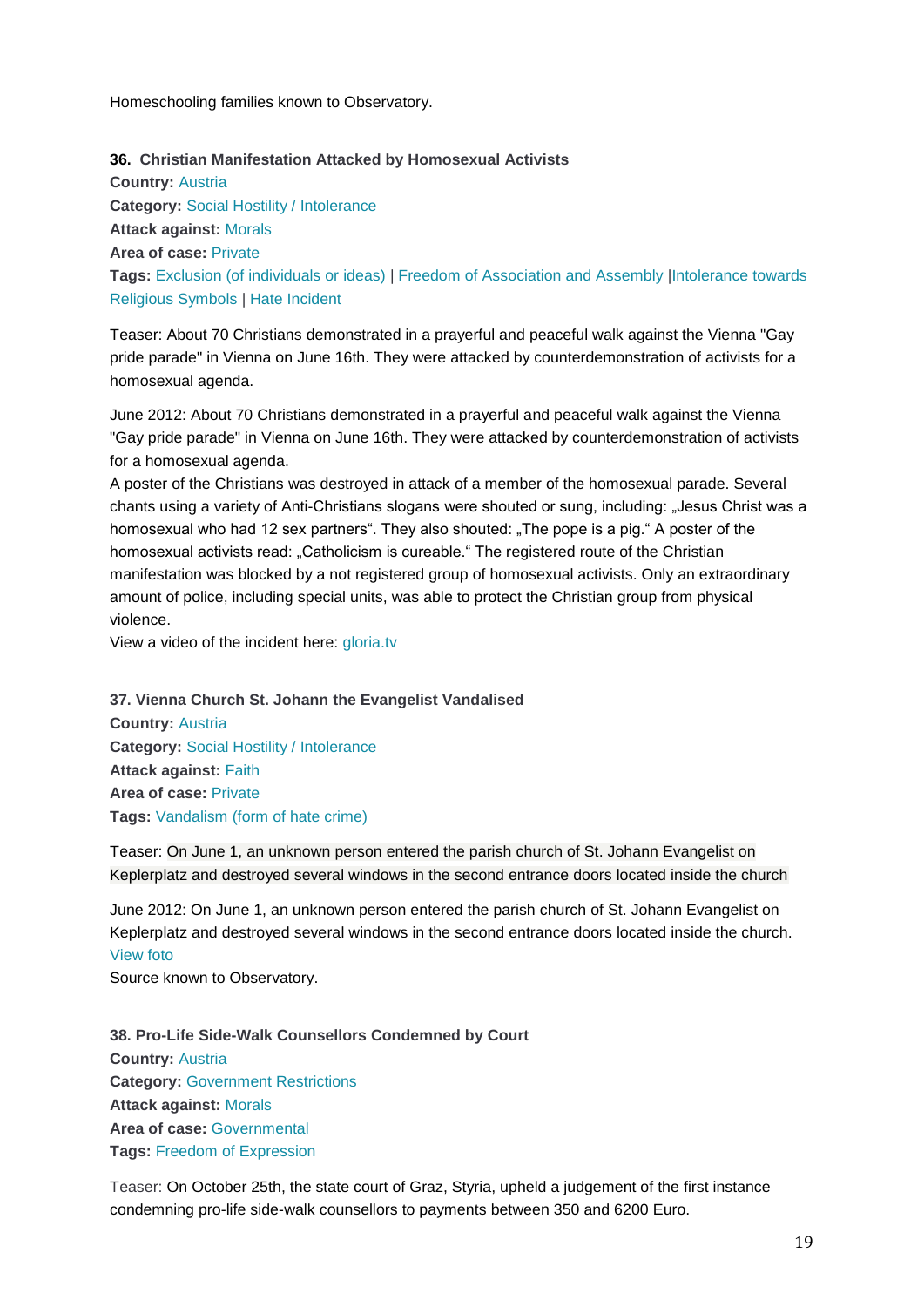October 2011: On October 25th, the state court of Graz, Styria, upheld a judgement of the first instance condemning pro-life side-walk counsellors to payments between 350 and 6200 Euro.

The pro-life activists prayed frequently in front of a Graz abortion clinic. The activists had peacefully prayed and offered alternatives to pregnant women upon entering the clinic by holding a sign and offering plastic embryo models.

The legal basis of this judgement is a new Austrian law banning stalking. While the law was designed to answer private stalking, it was now used in a professional context with regard to the abortionist feeling stalked by side-walk counsellors standing in front of his clinic.

The judge says that such activity "has nothing to do with freedom of expression, as the life of the abortionist had been massively affected" by the side-walk counsellors.

Read also (in German): [http://www.kleinezeitung.at/steiermark/graz/graz/2862229/stalking](http://www.kleinezeitung.at/steiermark/graz/graz/2862229/stalking-berufungsprozess-abtreibungsgegnern.story)[berufungsprozess-abtreibungsgegnern.story](http://www.kleinezeitung.at/steiermark/graz/graz/2862229/stalking-berufungsprozess-abtreibungsgegnern.story)

Press release of one of the pro abortion lobby (in German, mind the biased language)[:http://www.ots.at/presseaussendung/OTS\\_20111025\\_OTS0261/schwangerschaftsabbruch](http://www.ots.at/presseaussendung/OTS_20111025_OTS0261/schwangerschaftsabbruch-stalking-urteil-im-grazer-kampfbeter-prozess-bestaetigt)[stalking-urteil-im-grazer-kampfbeter-prozess-bestaetigt](http://www.ots.at/presseaussendung/OTS_20111025_OTS0261/schwangerschaftsabbruch-stalking-urteil-im-grazer-kampfbeter-prozess-bestaetigt)

In English: [http://www.lifesitenews.com/news/sidewalk-counseling-effectively-criminalized-in-austria](http://www.lifesitenews.com/news/sidewalk-counseling-effectively-criminalized-in-austria-after-pro-life-appe)[after-pro-life-appe](http://www.lifesitenews.com/news/sidewalk-counseling-effectively-criminalized-in-austria-after-pro-life-appe)

**39. Anti-Discrimination Legislation Interferes with Religious Freedom Country:** [Austria](http://www.intoleranceagainstchristians.eu/case.html?user_extmininews_pi1%5Bcountryid%5D=2) **Category:** [Government Restrictions](http://www.intoleranceagainstchristians.eu/case.html?user_extmininews_pi1%5Bfiltertype%5D=0&user_extmininews_pi1%5Bfilteruid%5D=2) **Attack against:** [Faith](http://www.intoleranceagainstchristians.eu/case.html?user_extmininews_pi1%5Bfiltertype%5D=1&user_extmininews_pi1%5Bfilteruid%5D=1) **Area of case:** [Governmental](http://www.intoleranceagainstchristians.eu/case.html?user_extmininews_pi1%5Bfiltertype%5D=2&user_extmininews_pi1%5Bfilteruid%5D=1) **Tags:** [Freedom of Religion](http://www.intoleranceagainstchristians.eu/case.html?user_extmininews_pi1%5Bfiltertype%5D=3&user_extmininews_pi1%5Bfilteruid%5D=5) | [Discriminatory Equality Policies](http://www.intoleranceagainstchristians.eu/case.html?user_extmininews_pi1%5Bfiltertype%5D=3&user_extmininews_pi1%5Bfilteruid%5D=9)

Teaser: A senior Christian religious official looking for a secretary, asked the Austrian equal treatment commission before publishing a job advertisement: would it be permissable to reject a headscarfwearing Muslim woman? The answer was no

October 2011: A senior Christian religious official looking for a secretary, asked the Austrian equal treatment commission before publishing a job advertisement: would it be permissable to reject a headscarf-wearing Muslim woman? The answer was no.

In transposition of EU – law, Austria has adopted strict non-discrimination legislation in the employment sector. When a Christian religious official was looking for a secretary, his legal advisor asked the equal treatment commission before publishing a job advertisement: would it be permissable to reject a headscarf-wearing Muslim woman? The answer was no. On the basis of the first four equal treatment directives, European law allows a distinction due to religion in church employment only when there is a "genuine, legitimate and justified occupational requirement", such as when it comes to preaching to the faithful.

The here concerned Church dignitary decided not to publish the job advertisement, but to look for someone privately. Doing so many qualified potential applicants did not hear about the job - a sad consequence of overboarding interference in non-governmental concerns. Source: known to Observatory.

39. **Graffiti Insults Christians in Vienna's First District Country:** [Austria](http://www.intoleranceagainstchristians.eu/case.html?user_extmininews_pi1%5Bcountryid%5D=2) **Category:** [Social Hostility / Intolerance](http://www.intoleranceagainstchristians.eu/case.html?user_extmininews_pi1%5Bfiltertype%5D=0&user_extmininews_pi1%5Bfilteruid%5D=1) **Attack against:** [Faith](http://www.intoleranceagainstchristians.eu/case.html?user_extmininews_pi1%5Bfiltertype%5D=1&user_extmininews_pi1%5Bfilteruid%5D=1) **Area of case:** [Private](http://www.intoleranceagainstchristians.eu/case.html?user_extmininews_pi1%5Bfiltertype%5D=2&user_extmininews_pi1%5Bfilteruid%5D=2) **Tags:** [Insult or Incitement](http://www.intoleranceagainstchristians.eu/case.html?user_extmininews_pi1%5Bfiltertype%5D=3&user_extmininews_pi1%5Bfilteruid%5D=15)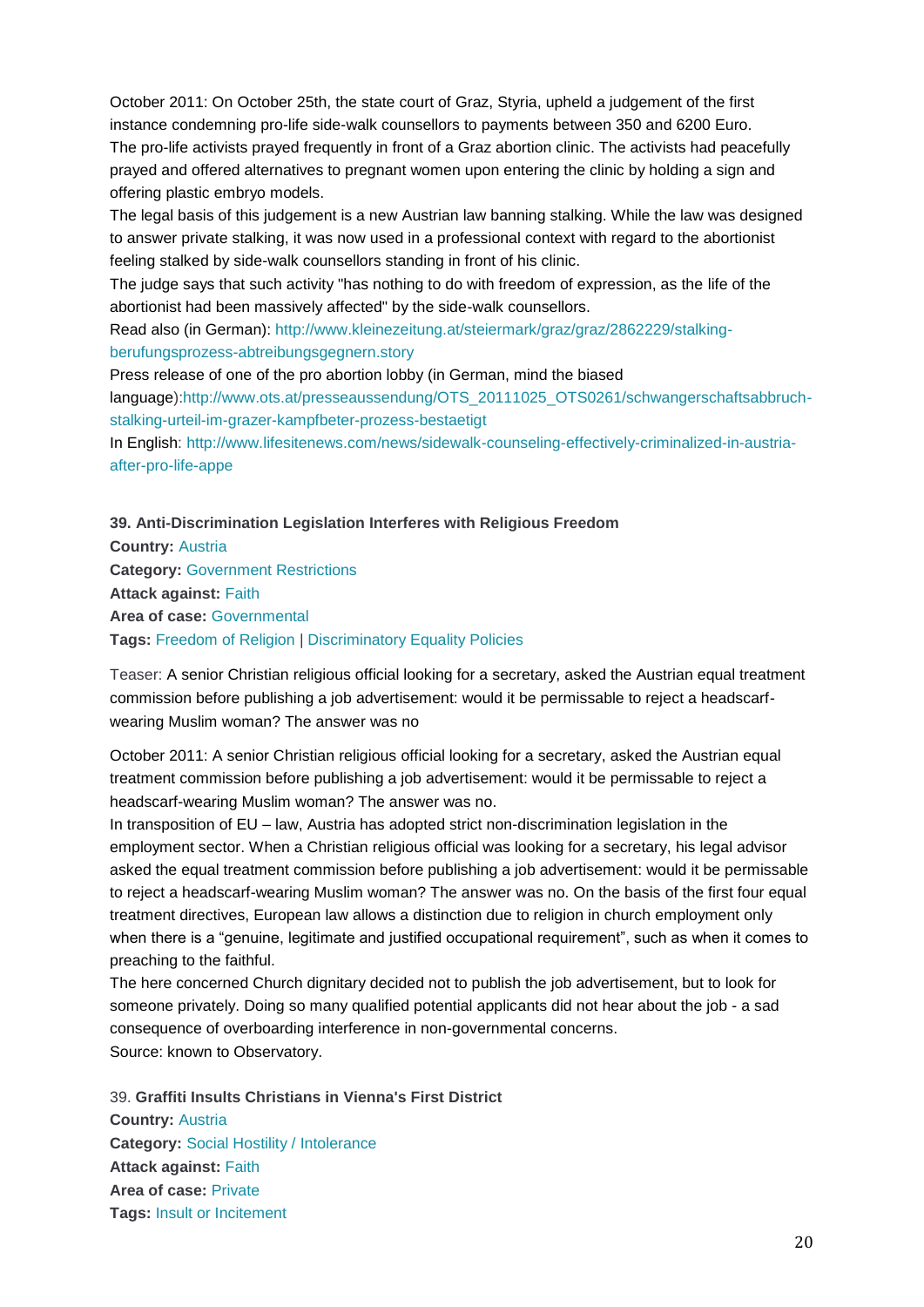Teaser: In Postgasse, a fancy Vienna downtown street, a graffiti was placed on a residential house saying: "Pig Christians destroy the world", signed with a anarchy symbol.

September 2011: In Postgasse, a fancy Vienna downtown street, a graffiti was placed on a residential house saying: "Pig Christians destroy the world", signed with a anarchy symbol.

**40. Masked Vandals Attack Pro-Life Office in Austria Country:** [Austria](http://www.intoleranceagainstchristians.eu/case.html?user_extmininews_pi1%5Bcountryid%5D=2) **Category:** [Social Hostility / Intolerance](http://www.intoleranceagainstchristians.eu/case.html?user_extmininews_pi1%5Bfiltertype%5D=0&user_extmininews_pi1%5Bfilteruid%5D=1) **Attack against:** [Morals](http://www.intoleranceagainstchristians.eu/case.html?user_extmininews_pi1%5Bfiltertype%5D=1&user_extmininews_pi1%5Bfilteruid%5D=2) **Area of case:** [Private](http://www.intoleranceagainstchristians.eu/case.html?user_extmininews_pi1%5Bfiltertype%5D=2&user_extmininews_pi1%5Bfilteruid%5D=2) **Tags:** [Freedom of Association and Assembly](http://www.intoleranceagainstchristians.eu/case.html?user_extmininews_pi1%5Bfiltertype%5D=3&user_extmininews_pi1%5Bfilteruid%5D=21) | [Vandalism \(form of hate crime\)](http://www.intoleranceagainstchristians.eu/case.html?user_extmininews_pi1%5Bfiltertype%5D=3&user_extmininews_pi1%5Bfilteruid%5D=20) | [Hate Crime](http://www.intoleranceagainstchristians.eu/case.html?user_extmininews_pi1%5Bfiltertype%5D=3&user_extmininews_pi1%5Bfilteruid%5D=14)

Teaser: The office of Johannes Bucher, the European Regional Director of Human Life International's (HLI), was attacked after a pro-life march in Salzburg, Austria. The office suffered seven broken windows, causing thousands of Euros in damage

August 2011: The office of Johannes Bucher, the European Regional Director of Human Life International's (HLI), was attacked after a pro-life march in Salzburg, Austria. The office suffered seven broken windows, causing thousands of Euros in damage.

HLI's Austria Director, Dietmar Fischer, was surprised that local media mostly ignored the attack against HLI office, organization known for promoting pro-life and family values. "Imagine the howling of the press if it were pro-lifers who smashed the windows of an abortion mill," said Mr. Fischer. Mr. Fischer himself suffers constant persecution for his pro-life activism by a judge in Graz, Austria who ruled against him and his colleagues for supposedly "stalking" a known abortionist. He is facing a \$10,000 fine or three months in jail for providing pro-life materials to sidewalk counselors in Graz. The case is currently under appeal.

According to Gloria.tv, during a recent "Thousand Cross March" in Salzburg, almost 50 law enforcement officers were necessary to "protect the life marchers from a violence-prone group of abortion activists, many of whom shielded their identities by wearing black masks.".

The abortion activists carried a banner depicting the HLI logo inside of a condom and the phrase: "Prevent forced reproduction. Abortion on demand for everyone!" .The HLI office was attacked soon after the march, and was witnessed by bystanders.

"The police report affirms that witnesses saw seven offenders dressed in black, wearing masks to hide their identities, and one wearing white hand gloves," the news report states.

## Sources and full story:

[http://www.lifesitenews.com/news/masked-vandals-attack-pro-life-office-in](http://www.lifesitenews.com/news/masked-vandals-attack-pro-life-office-in-austria?utm_source=LifeSiteNews.com+Daily+Newsletter&utm_campaign=ad6f211fb2-LifeSiteNews_com_Intl_Headlines08_08_2011&utm_medium=email)[austria?utm\\_source=LifeSiteNews.com+Daily+Newsletter&utm\\_campaign=ad6f211fb2-](http://www.lifesitenews.com/news/masked-vandals-attack-pro-life-office-in-austria?utm_source=LifeSiteNews.com+Daily+Newsletter&utm_campaign=ad6f211fb2-LifeSiteNews_com_Intl_Headlines08_08_2011&utm_medium=email) [LifeSiteNews\\_com\\_Intl\\_Headlines08\\_08\\_2011&utm\\_medium=email](http://www.lifesitenews.com/news/masked-vandals-attack-pro-life-office-in-austria?utm_source=LifeSiteNews.com+Daily+Newsletter&utm_campaign=ad6f211fb2-LifeSiteNews_com_Intl_Headlines08_08_2011&utm_medium=email) [HLIWorldWatch.org](http://hliworldwatch.org/)

**41. Militant Left Wing Activism Against Peaceful Pro Life Manifestation Country:** [Austria](http://www.intoleranceagainstchristians.eu/case.html?user_extmininews_pi1%5Bcountryid%5D=2) **Category:** [Social Hostility / Intolerance](http://www.intoleranceagainstchristians.eu/case.html?user_extmininews_pi1%5Bfiltertype%5D=0&user_extmininews_pi1%5Bfilteruid%5D=1) **Attack against:** [Morals](http://www.intoleranceagainstchristians.eu/case.html?user_extmininews_pi1%5Bfiltertype%5D=1&user_extmininews_pi1%5Bfilteruid%5D=2) **Area of case:** [Private](http://www.intoleranceagainstchristians.eu/case.html?user_extmininews_pi1%5Bfiltertype%5D=2&user_extmininews_pi1%5Bfilteruid%5D=2) **Tags:** [Freedom of Association and Assembly](http://www.intoleranceagainstchristians.eu/case.html?user_extmininews_pi1%5Bfiltertype%5D=3&user_extmininews_pi1%5Bfilteruid%5D=21) I [Insult or Incitement](http://www.intoleranceagainstchristians.eu/case.html?user_extmininews_pi1%5Bfiltertype%5D=3&user_extmininews_pi1%5Bfilteruid%5D=15) I [Hate Incident](http://www.intoleranceagainstchristians.eu/case.html?user_extmininews_pi1%5Bfiltertype%5D=3&user_extmininews_pi1%5Bfilteruid%5D=13)

Teaser: The left wing radicals praised themselves for their actions by saying: "Over 50 emancipated people were present to block and disturb and they were not affraid of nervious cops. They prevented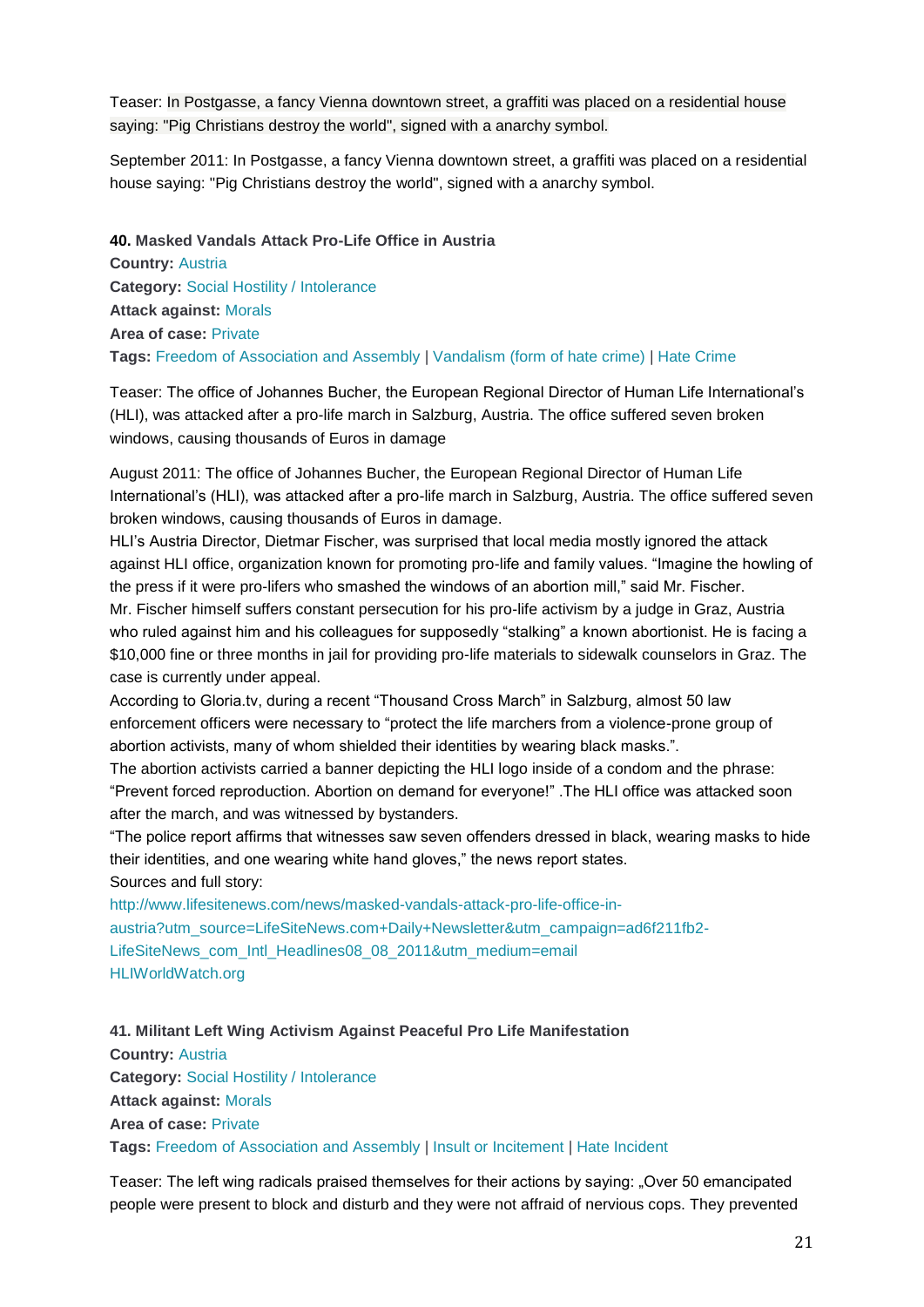stupid prayers and managed to disrupt the pro life manifestion in a way that it had to be ended early. During almost the entire pro life manifestion, they made their feminist viewpoints clear by shouting paroles. They showed that militant resistance against anti-emanzipatory conditions and ass-holes is possible

July 2011: The left wing radicals praised themselves for their actions by saying: "Over 50 emancipated people were present to block and disturb and they were not affraid of nervious cops. They prevented stupid prayers and managed to disrupt the pro life manifestion in a way that it had to be ended early. During almost the entire pro life manifestion, they made their feminist viewpoints clear by shouting paroles. They showed that militant resistance against anti-emanzipatory conditions and ass-holes is possible."

Several Austrian pro life groups had organised a common manifestion against abortion on July 24th, 2011, in Salzburg. They planned and registered a walking procession through the city towards the main clinic, in which abortions are being performed in order to peacefully pray there. As Salzburg's inner city contains several narrow roads, left wing activists managed to block the

demonstrators on several occasions hindering them to continue their legally registered path. The left wing activists also prevented them from praying in front of the clinic, as well as from arriving in common at their final destination, a church, for a service. One activist was arrested, according to the left wing activists's own reports.

Source: <https://at.indymedia.org/node/21013> <https://at.indymedia.org/node/20999>

## **42. Landowner at Pilgrims' Route Prohibits Priests to Enter Property**

**Country:** [Austria](http://www.intoleranceagainstchristians.eu/case.html?user_extmininews_pi1%5Bcountryid%5D=2) **Category:** [Social Hostility / Intolerance](http://www.intoleranceagainstchristians.eu/case.html?user_extmininews_pi1%5Bfiltertype%5D=0&user_extmininews_pi1%5Bfilteruid%5D=1) **Attack against:** [Faith](http://www.intoleranceagainstchristians.eu/case.html?user_extmininews_pi1%5Bfiltertype%5D=1&user_extmininews_pi1%5Bfilteruid%5D=1) **Area of case:** [Private](http://www.intoleranceagainstchristians.eu/case.html?user_extmininews_pi1%5Bfiltertype%5D=2&user_extmininews_pi1%5Bfilteruid%5D=2) **Tags:** [Exclusion \(of individuals or ideas\)](http://www.intoleranceagainstchristians.eu/case.html?user_extmininews_pi1%5Bfiltertype%5D=3&user_extmininews_pi1%5Bfilteruid%5D=23) | [Equality](http://www.intoleranceagainstchristians.eu/case.html?user_extmininews_pi1%5Bfiltertype%5D=3&user_extmininews_pi1%5Bfilteruid%5D=3) | [Negative Stereotyping](http://www.intoleranceagainstchristians.eu/case.html?user_extmininews_pi1%5Bfiltertype%5D=3&user_extmininews_pi1%5Bfilteruid%5D=16)

Teaser: One of the routes to the main Austrian Catholic Shrine, MariaZell, located in the Austrian mountains, leads through the forest of Mr. Josef Rothwangl. In May 2011, Mr. Rothwangl put up a sign prohibiting priests to enter his property when accompanying children or youth. He says that he was a victim of abuse by Catholic priests himself, when he was a student at a Catholic high school. It is not clear, whether such a prohibition is legally permitted or not. The social effects are in any case problematic: The measure defames and stereotypes priests by implying that all Catholic priests are child abusers

May 2011: One of the routes to the main Austrian Catholic Shrine, MariaZell, located in the Austrian mountains, leads through the forest of Mr. Josef Rothwangl. In May 2011, Mr. Rothwangl put up a sign prohibiting priests to enter his property when accompanying children or youth. He says that he was a victim of abuse by Catholic priests himself, when he was a student at a Catholic high school. It is not clear, whether such a prohibition is legally permitted or not. The social effects are in any case problematic: The measure defames and stereotypes priests by implying that all Catholic priests are child abusers.

#### **Sources:**

<http://steiermark.orf.at/stories/516147> [derStandard.at/1304552260035/Viele-Wege-fuehren-nach-Mariazell](http://derstandard.at/1304552260035/Viele-Wege-fuehren-nach-Mariazell )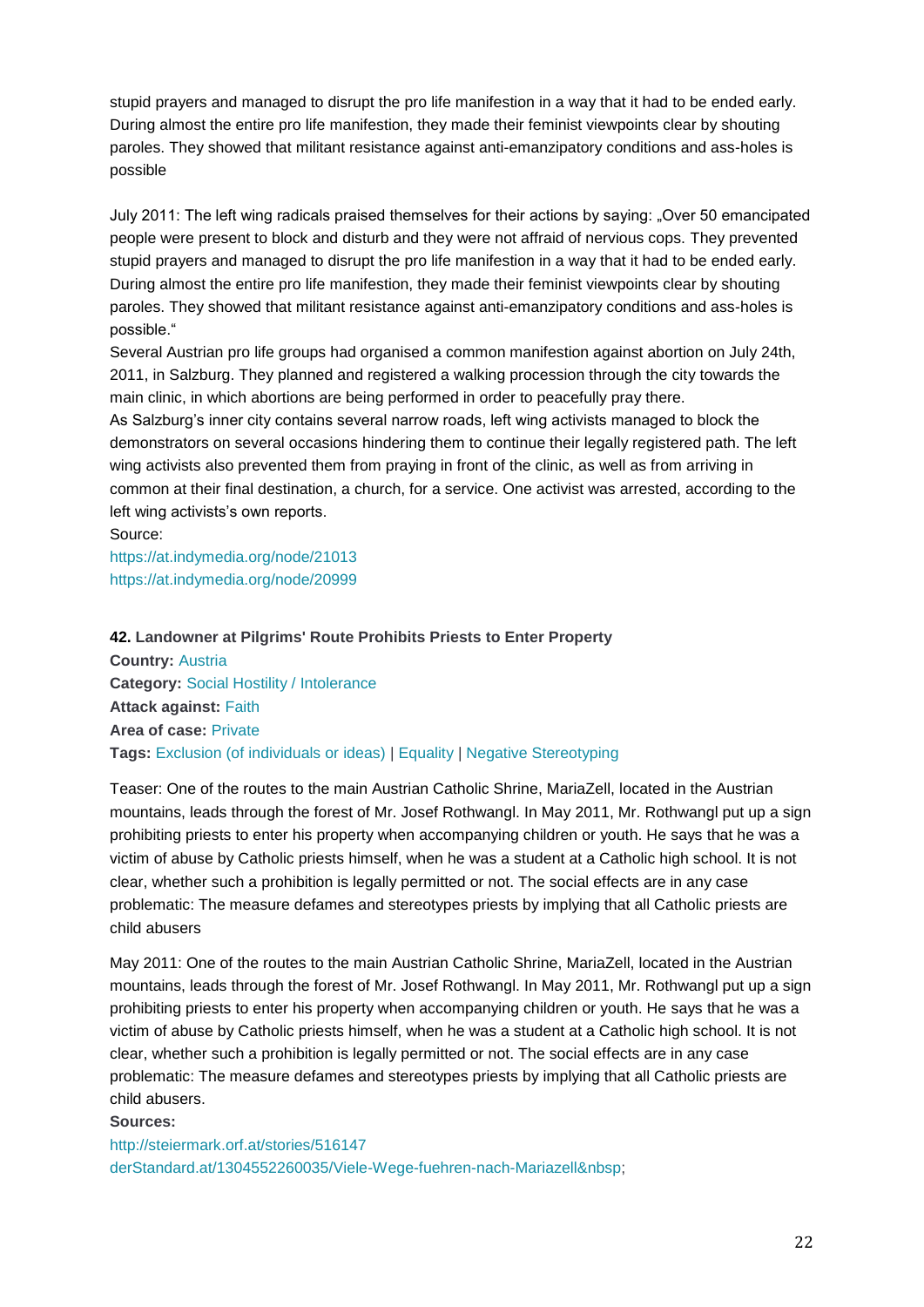**43. Teacher Regularly Mocked Christianity in Class Country:** [Austria](http://www.intoleranceagainstchristians.eu/case.html?user_extmininews_pi1%5Bcountryid%5D=2) **Category:** [Social Hostility](http://www.intoleranceagainstchristians.eu/case.html?user_extmininews_pi1%5Bfiltertype%5D=0&user_extmininews_pi1%5Bfilteruid%5D=1) / Intolerance **Attack against:** [Faith](http://www.intoleranceagainstchristians.eu/case.html?user_extmininews_pi1%5Bfiltertype%5D=1&user_extmininews_pi1%5Bfilteruid%5D=1) **Area of case:** [Education](http://www.intoleranceagainstchristians.eu/case.html?user_extmininews_pi1%5Bfiltertype%5D=2&user_extmininews_pi1%5Bfilteruid%5D=7) | [Private](http://www.intoleranceagainstchristians.eu/case.html?user_extmininews_pi1%5Bfiltertype%5D=2&user_extmininews_pi1%5Bfilteruid%5D=2) **Tags:** [Rights of Parents](http://www.intoleranceagainstchristians.eu/case.html?user_extmininews_pi1%5Bfiltertype%5D=3&user_extmininews_pi1%5Bfilteruid%5D=10) | [Insult or Incitement](http://www.intoleranceagainstchristians.eu/case.html?user_extmininews_pi1%5Bfiltertype%5D=3&user_extmininews_pi1%5Bfilteruid%5D=15) | [Defamation](http://www.intoleranceagainstchristians.eu/case.html?user_extmininews_pi1%5Bfiltertype%5D=3&user_extmininews_pi1%5Bfilteruid%5D=11) | [Negative Stereotyping](http://www.intoleranceagainstchristians.eu/case.html?user_extmininews_pi1%5Bfiltertype%5D=3&user_extmininews_pi1%5Bfilteruid%5D=16)

Teaser: A secondary grammar school teacher in Innsbruck regularly mocks and denounces Christian faith in class. The supervisory school authority has now reprimanded

April 2011: A secondary grammar school teacher in Innsbruck regularly mocks and denounces Christian faith in class. The supervisory school authority has now reprimanded him.

When teaching about tolerance, he used excerpts from a book saying: "One has to tolerate only what one does not accept and respect, what seems to be ridiculous to the greatest extent, like the fact that Christians eat their redeemer in the course of a ritualistic-cannibalistic act."

The teacher was also accused of forbidding his pupils to use a traditional Austrian way of greeting that includes an invocation of God, calling God a "mythical creature" that has no place in a salutation. Some pupils claim he meant to joke, but many of them, as well as the school's headmaster and the parents' association, consider this to be inappropriate.

His conduct caught the attention of the supervisory school authority. He was reprimanded, but will not have to face legal action.

#### **Sources (German):**

[http://www.tt.com/csp/cms/sites/tt/Überblick/Chronik/ChronikInnsbruck/2458299-6/grüß-gott-verboten](http://www.tt.com/csp/cms/sites/tt/%C3%9Cberblick/Chronik/ChronikInnsbruck/2458299-6/gr%C3%BC%C3%9F-gott-verboten-schulbeh%C3%B6rde-ermittelt.csp)[schulbehörde-ermittelt.csp](http://www.tt.com/csp/cms/sites/tt/%C3%9Cberblick/Chronik/ChronikInnsbruck/2458299-6/gr%C3%BC%C3%9F-gott-verboten-schulbeh%C3%B6rde-ermittelt.csp) [http://portal.tt.com/csp/cms/sites/tt/Tirol/2470310-2/elternvertretung-grüß-gott-verbot-unzulässig-und](http://portal.tt.com/csp/cms/sites/tt/Tirol/2470310-2/elternvertretung-gr%C3%BC%C3%9F-gott-verbot-unzul%C3%A4ssig-und-nicht-tolerierbar.csp)[nicht-tolerierbar.csp](http://portal.tt.com/csp/cms/sites/tt/Tirol/2470310-2/elternvertretung-gr%C3%BC%C3%9F-gott-verbot-unzul%C3%A4ssig-und-nicht-tolerierbar.csp) [http://www.tt.com/csp/cms/sites/tt/Überblick/Chronik/ChronikTirol/ChronikTirolContainer/2479587-](http://www.tt.com/csp/cms/sites/tt/%C3%9Cberblick/Chronik/ChronikTirol/ChronikTirolContainer/2479587-8/lehrer-sorgt-weiter-f%C3%BCr-aufregung.csp) [8/lehrer-sorgt-weiter-für-aufregung.csp](http://www.tt.com/csp/cms/sites/tt/%C3%9Cberblick/Chronik/ChronikTirol/ChronikTirolContainer/2479587-8/lehrer-sorgt-weiter-f%C3%BCr-aufregung.csp)

44. **Pro-Life Manifestation Attacked, One Hospitalised**

**Country:** [Austria](http://www.intoleranceagainstchristians.eu/case.html?user_extmininews_pi1%5Bcountryid%5D=2) **Category:** [Social Hostility / Intolerance](http://www.intoleranceagainstchristians.eu/case.html?user_extmininews_pi1%5Bfiltertype%5D=0&user_extmininews_pi1%5Bfilteruid%5D=1) **Attack against:** [Morals](http://www.intoleranceagainstchristians.eu/case.html?user_extmininews_pi1%5Bfiltertype%5D=1&user_extmininews_pi1%5Bfilteruid%5D=2) **Area of case:** [Private](http://www.intoleranceagainstchristians.eu/case.html?user_extmininews_pi1%5Bfiltertype%5D=2&user_extmininews_pi1%5Bfilteruid%5D=2) **Tags:** [Freedom of Association and Assembly](http://www.intoleranceagainstchristians.eu/case.html?user_extmininews_pi1%5Bfiltertype%5D=3&user_extmininews_pi1%5Bfilteruid%5D=21) | [Hate Incident](http://www.intoleranceagainstchristians.eu/case.html?user_extmininews_pi1%5Bfiltertype%5D=3&user_extmininews_pi1%5Bfilteruid%5D=13) | [Hate Crime](http://www.intoleranceagainstchristians.eu/case.html?user_extmininews_pi1%5Bfiltertype%5D=3&user_extmininews_pi1%5Bfilteruid%5D=14)

Teaser: Peaceful protest of Catholic Youth pro-life Group "Jugend für das Leben" violently attacked by pro-choice forces. Member hospitalised with concussion

December 2010: Peaceful protest of Catholic Youth pro-life Group "Jugend für das Leben" violently attacked by pro-choice forces. Member hospitalised with concussion.

During a peaceful manifestation in Salzburg (Austria) on December 11, 2010, counter-demonstrators chanted intolerant phrases such as, "If Mary had had an abortion, we would have been spared people like you." After the protest and after most members of Youth for Life had left, five remained to pack and clean up. They were surrounded by pro-choice counter-demonstrators and molested. One of them suffered a concussion due to a beating and had to spend a night in the hospital.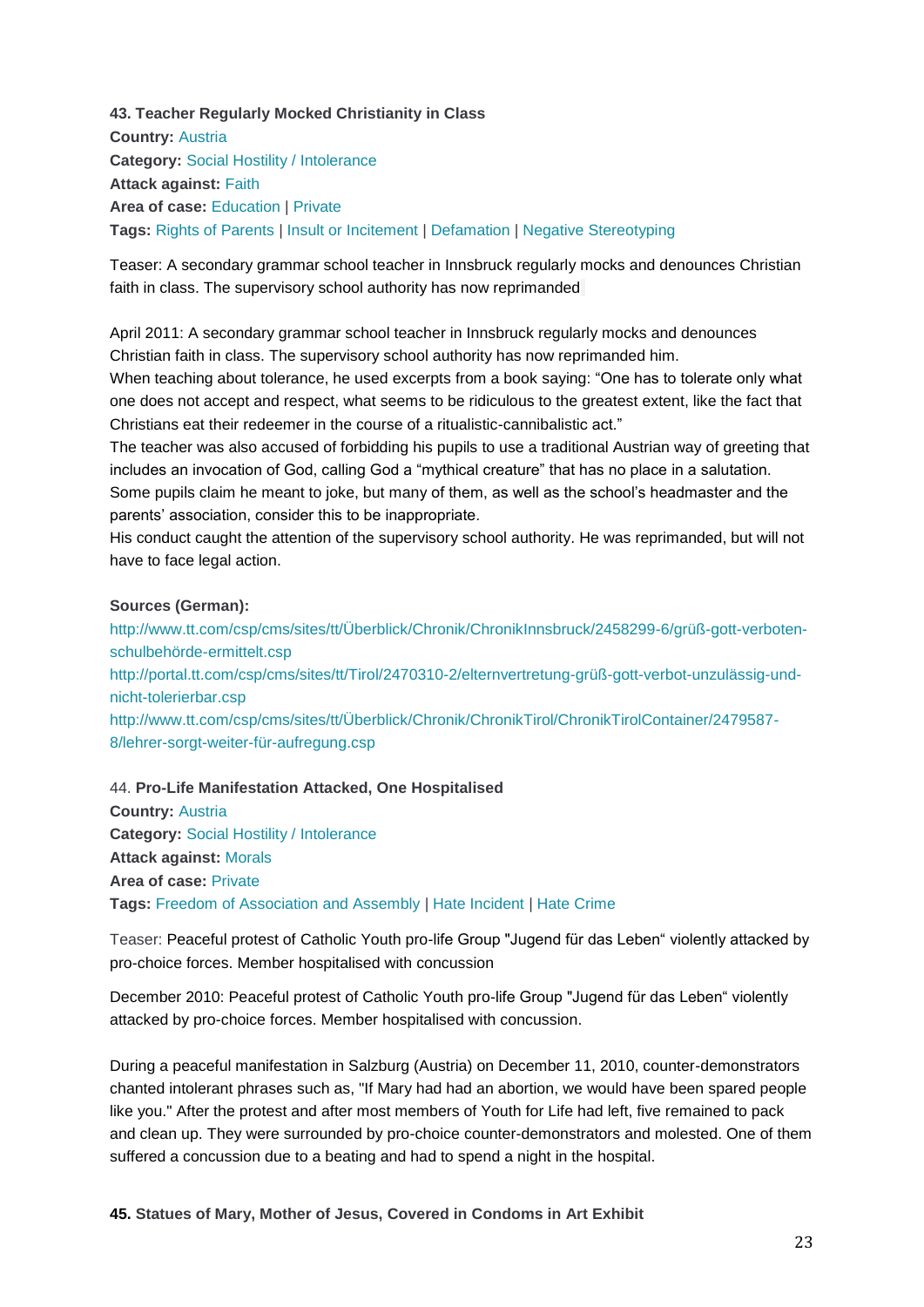**Country:** [Austria](http://www.intoleranceagainstchristians.eu/case.html?user_extmininews_pi1%5Bcountryid%5D=2) **Category:** [Social Hostility / Intolerance](http://www.intoleranceagainstchristians.eu/case.html?user_extmininews_pi1%5Bfiltertype%5D=0&user_extmininews_pi1%5Bfilteruid%5D=1) **Attack against:** [Faith](http://www.intoleranceagainstchristians.eu/case.html?user_extmininews_pi1%5Bfiltertype%5D=1&user_extmininews_pi1%5Bfilteruid%5D=1) | [Morals](http://www.intoleranceagainstchristians.eu/case.html?user_extmininews_pi1%5Bfiltertype%5D=1&user_extmininews_pi1%5Bfilteruid%5D=2) **Area of case:** [Political](http://www.intoleranceagainstchristians.eu/case.html?user_extmininews_pi1%5Bfiltertype%5D=2&user_extmininews_pi1%5Bfilteruid%5D=3) | [Arts](http://www.intoleranceagainstchristians.eu/case.html?user_extmininews_pi1%5Bfiltertype%5D=2&user_extmininews_pi1%5Bfilteruid%5D=6) **Tags:** [Intolerance towards Religious Symbols](http://www.intoleranceagainstchristians.eu/case.html?user_extmininews_pi1%5Bfiltertype%5D=3&user_extmininews_pi1%5Bfilteruid%5D=8)

Teaser: The lower Austrian main building of government (NÖ-Landhaus) hosts an exhibition which displays Mary, the mother of Jesus, covered in a condom and sperma. This exhibition is funded by public money and approved by governor Erwin Prö

November 2010: The lower Austrian main building of government (NÖ-Landhaus) hosts an exhibition which displays Mary, the mother of Jesus, covered in a condom and sperma. This exhibition is funded by public money and approved by governor Erwin Pröll.

The Australian artist is called Mark Rossell. Please view his website here[:http://www.amrossell.com/homepage/works/sculptures/new.php?location=Madonna&imgid=1](http://www.amrossell.com/homepage/works/sculptures/new.php?location=Madonna&imgid=1)

**46. Vandalism in Austrian Church Building Country:** [Austria](http://www.intoleranceagainstchristians.eu/case.html?user_extmininews_pi1%5Bcountryid%5D=2) **Category:** [Social Hostility / Intolerance](http://www.intoleranceagainstchristians.eu/case.html?user_extmininews_pi1%5Bfiltertype%5D=0&user_extmininews_pi1%5Bfilteruid%5D=1) **Attack against:** [Faith](http://www.intoleranceagainstchristians.eu/case.html?user_extmininews_pi1%5Bfiltertype%5D=1&user_extmininews_pi1%5Bfilteruid%5D=1) **Area of case:** [Private](http://www.intoleranceagainstchristians.eu/case.html?user_extmininews_pi1%5Bfiltertype%5D=2&user_extmininews_pi1%5Bfilteruid%5D=2) **Tags:** [Intolerance towards Religious Symbols](http://www.intoleranceagainstchristians.eu/case.html?user_extmininews_pi1%5Bfiltertype%5D=3&user_extmininews_pi1%5Bfilteruid%5D=8) | [Desecration](http://www.intoleranceagainstchristians.eu/case.html?user_extmininews_pi1%5Bfiltertype%5D=3&user_extmininews_pi1%5Bfilteruid%5D=12) | [Vandalism \(form of hate crime\)](http://www.intoleranceagainstchristians.eu/case.html?user_extmininews_pi1%5Bfiltertype%5D=3&user_extmininews_pi1%5Bfilteruid%5D=20)

Teaser: Repeated vandalism including defecation committed by youth in church building in Upper Austria

September 2010: Repeated vandalism including defecation committed by youth in church building in Upper Austria.

Three Austrian adolescents were convicted of vandalism in Upper Austria. The boys, aged 13 to 15, repeatedly damaged a Church "Kaplaneikirche" in Kirchberg in Kremsmünster. According to the Upper Austrian executive authorities, the boys just wanted to "be cool" and "have fun".

The local police opened investigation after several reports of wilful damage to property in the church and cemetery. Afterwards, a 15-year-old boy turned himself in and confessed to an act of vandalism on September 11<sup>th</sup>. The adolescents defecated in the church and damaged a Jesus figure as well as a church window by throwing incense balls. The public prosecution department will press charges against the boys for the suspicion of wilful damage of property. The quantum of damages is yet unknown.

## **47. Attacks on Pro Life Activists**

**Country:** [Austria](http://www.intoleranceagainstchristians.eu/case.html?user_extmininews_pi1%5Bcountryid%5D=2) **Category:** [Social Hostility / Intolerance](http://www.intoleranceagainstchristians.eu/case.html?user_extmininews_pi1%5Bfiltertype%5D=0&user_extmininews_pi1%5Bfilteruid%5D=1) **Attack against:** [Morals](http://www.intoleranceagainstchristians.eu/case.html?user_extmininews_pi1%5Bfiltertype%5D=1&user_extmininews_pi1%5Bfilteruid%5D=2) **Area of case:** [Private](http://www.intoleranceagainstchristians.eu/case.html?user_extmininews_pi1%5Bfiltertype%5D=2&user_extmininews_pi1%5Bfilteruid%5D=2) **Tags:** [Freedom of Religion](http://www.intoleranceagainstchristians.eu/case.html?user_extmininews_pi1%5Bfiltertype%5D=3&user_extmininews_pi1%5Bfilteruid%5D=5) | [Intolerance towards Religious Symbols](http://www.intoleranceagainstchristians.eu/case.html?user_extmininews_pi1%5Bfiltertype%5D=3&user_extmininews_pi1%5Bfilteruid%5D=8) | [Hate Incident](http://www.intoleranceagainstchristians.eu/case.html?user_extmininews_pi1%5Bfiltertype%5D=3&user_extmininews_pi1%5Bfilteruid%5D=13) | [Hate Crime](http://www.intoleranceagainstchristians.eu/case.html?user_extmininews_pi1%5Bfiltertype%5D=3&user_extmininews_pi1%5Bfilteruid%5D=14)

Teaser: Ongoing attacks against sidewalk-counseling pro life activists in Vienna filmed and published online

September 2010: Ongoing attacks against sidewalk-counseling pro life activists in Vienna filmed and published online.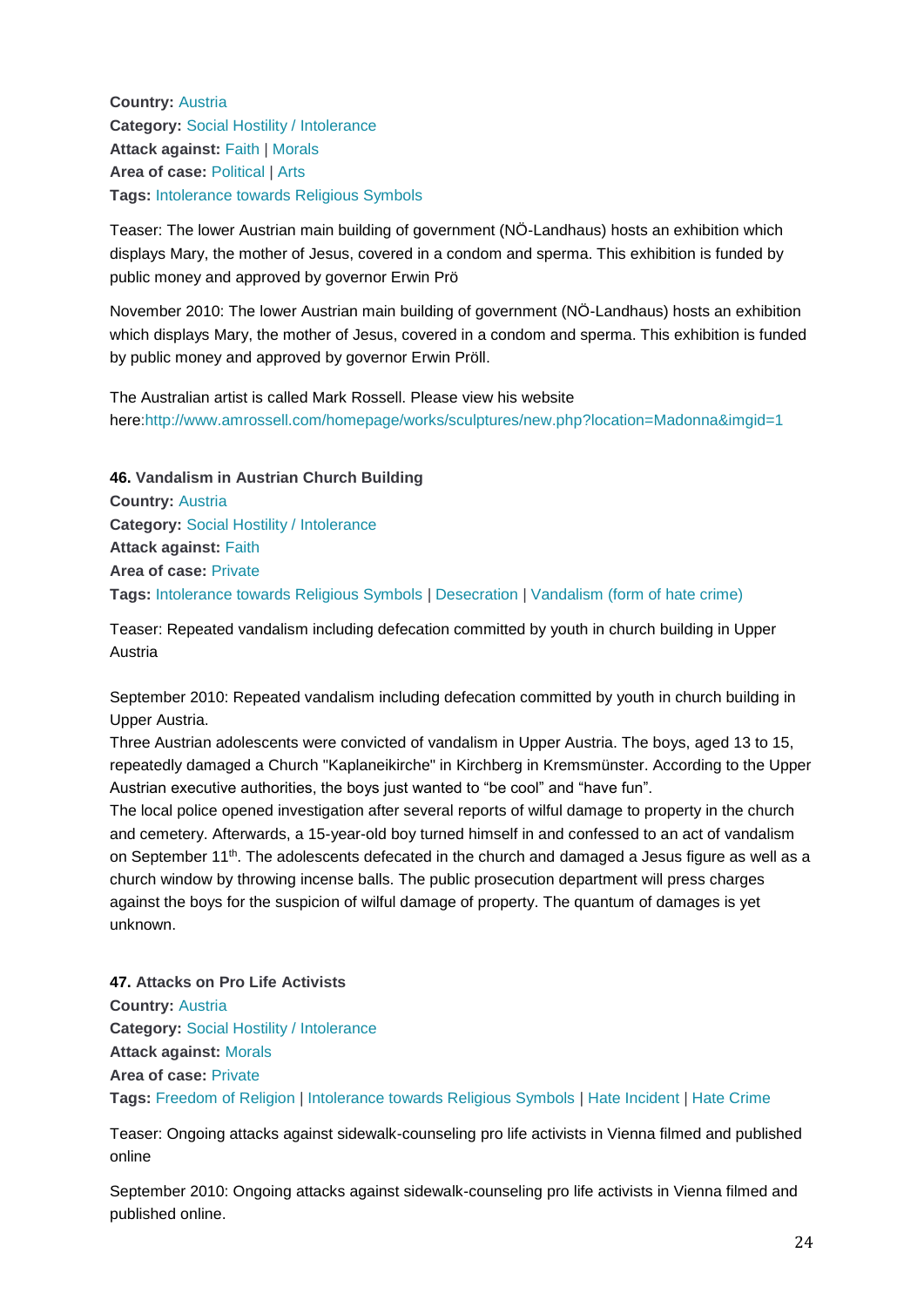The Catholic news network "gloria.tv" made a series of attacks against pro life activists engaged in sidewalk-counseling. The large abortion clinic in front of which the incidents took place is situated in the 15th district of Vienna and run by Dr. Christian Fiala.

In an Austrian newspaper, Mr. Fiala is quoted saying that he has hired two people to molest and attack all sidewalk-counselers.

In the video [\(www.gloria.tv/?media=95774\)](http://www.gloria.tv/?media=95774)) various attacks have been recorded: physical attacks (such as the beating of a handicapped activist), insults and swearing (also mocking religion), damage to property (e.g. cutting an activist's religious items with scissors), and theft (the wallet of an activist stolen behind his back).

The Vienna district attorney was alerted but has not done anything yet.

**48. Attempt to Legally Qualify Catholic Church as Criminal Organisation**

**Country:** [Austria](http://www.intoleranceagainstchristians.eu/case.html?user_extmininews_pi1%5Bcountryid%5D=2) **Category:** [Government Restrictions](http://www.intoleranceagainstchristians.eu/case.html?user_extmininews_pi1%5Bfiltertype%5D=0&user_extmininews_pi1%5Bfilteruid%5D=2) **Attack against:** [Faith](http://www.intoleranceagainstchristians.eu/case.html?user_extmininews_pi1%5Bfiltertype%5D=1&user_extmininews_pi1%5Bfilteruid%5D=1) | [Morals](http://www.intoleranceagainstchristians.eu/case.html?user_extmininews_pi1%5Bfiltertype%5D=1&user_extmininews_pi1%5Bfilteruid%5D=2) **Area of case:** [Private](http://www.intoleranceagainstchristians.eu/case.html?user_extmininews_pi1%5Bfiltertype%5D=2&user_extmininews_pi1%5Bfilteruid%5D=2) **Tags:** [Freedom of Religion](http://www.intoleranceagainstchristians.eu/case.html?user_extmininews_pi1%5Bfiltertype%5D=3&user_extmininews_pi1%5Bfilteruid%5D=5) | [Equality](http://www.intoleranceagainstchristians.eu/case.html?user_extmininews_pi1%5Bfiltertype%5D=3&user_extmininews_pi1%5Bfilteruid%5D=3) | [Negative Stereotyping](http://www.intoleranceagainstchristians.eu/case.html?user_extmininews_pi1%5Bfiltertype%5D=3&user_extmininews_pi1%5Bfilteruid%5D=16)

Teaser: Vienna-based lawyer Georg Zanger wants to sue leading members of the Catholic Church on grounds of membership in a criminal organisation (§ 278a StGB, Austrian Code of Penal Law

March 2010: Vienna-based lawyer Georg Zanger wants to sue leading members of the Catholic Church on grounds of membership in a criminal organisation (§ 278a StGB, Austrian Code of Penal Law).

Most regrettably, several members of the Catholic Church abused children in previous decades. 15 victims have now asked Vienna-based lawyer Georg Zanger to represent them legally.

According to Austrian daily "Die Presse", March 25<sup>th</sup>, Zanger says that if this abuse was covered up by Church officials, the entire Catholic Church could legally be qualified as a criminal organisation. The Austrian Code of Penal Law provides a prison sentence between six months and five years for members of criminal organisations.

In the heat of the debate, it is easy to overlook that the teaching of the Catholic Church is a safeguard against child abuse. Equally, its officials are forerunners in the protection of children, families and human dignity. This has been proven true on many occasions in the history of civilisation. Single instances of perverse members are not representative of the Catholic Church as a whole.

**49. Fire Set in Famous Vienna Catholic Church**

**Country:** [Austria](http://www.intoleranceagainstchristians.eu/case.html?user_extmininews_pi1%5Bcountryid%5D=2) **Category:** [Social Hostility / Intolerance](http://www.intoleranceagainstchristians.eu/case.html?user_extmininews_pi1%5Bfiltertype%5D=0&user_extmininews_pi1%5Bfilteruid%5D=1) **Attack against:** [Faith](http://www.intoleranceagainstchristians.eu/case.html?user_extmininews_pi1%5Bfiltertype%5D=1&user_extmininews_pi1%5Bfilteruid%5D=1) **Area of case:** [Private](http://www.intoleranceagainstchristians.eu/case.html?user_extmininews_pi1%5Bfiltertype%5D=2&user_extmininews_pi1%5Bfilteruid%5D=2) **Tags:** [Intolerance towards Religious Symbols](http://www.intoleranceagainstchristians.eu/case.html?user_extmininews_pi1%5Bfiltertype%5D=3&user_extmininews_pi1%5Bfilteruid%5D=8) | [Desecration](http://www.intoleranceagainstchristians.eu/case.html?user_extmininews_pi1%5Bfiltertype%5D=3&user_extmininews_pi1%5Bfilteruid%5D=12) | [Vandalism \(form of hate crime\)](http://www.intoleranceagainstchristians.eu/case.html?user_extmininews_pi1%5Bfiltertype%5D=3&user_extmininews_pi1%5Bfilteruid%5D=20)

Teaser: Two glass doors were broken and fire set on the altar under the tabernacle. Fire did not spread and was extinguished by itself

February 2010: Two glass doors were broken and fire set on the altar under the tabernacle. Fire did not spread and was extinguished by itself.

On February 19th, unknown perpetrators entered the well-known Vienna Catholic Church "Our Lady of the Victory" by breaking two glass doors. The fire was set on the alter right under the tabernacle. As